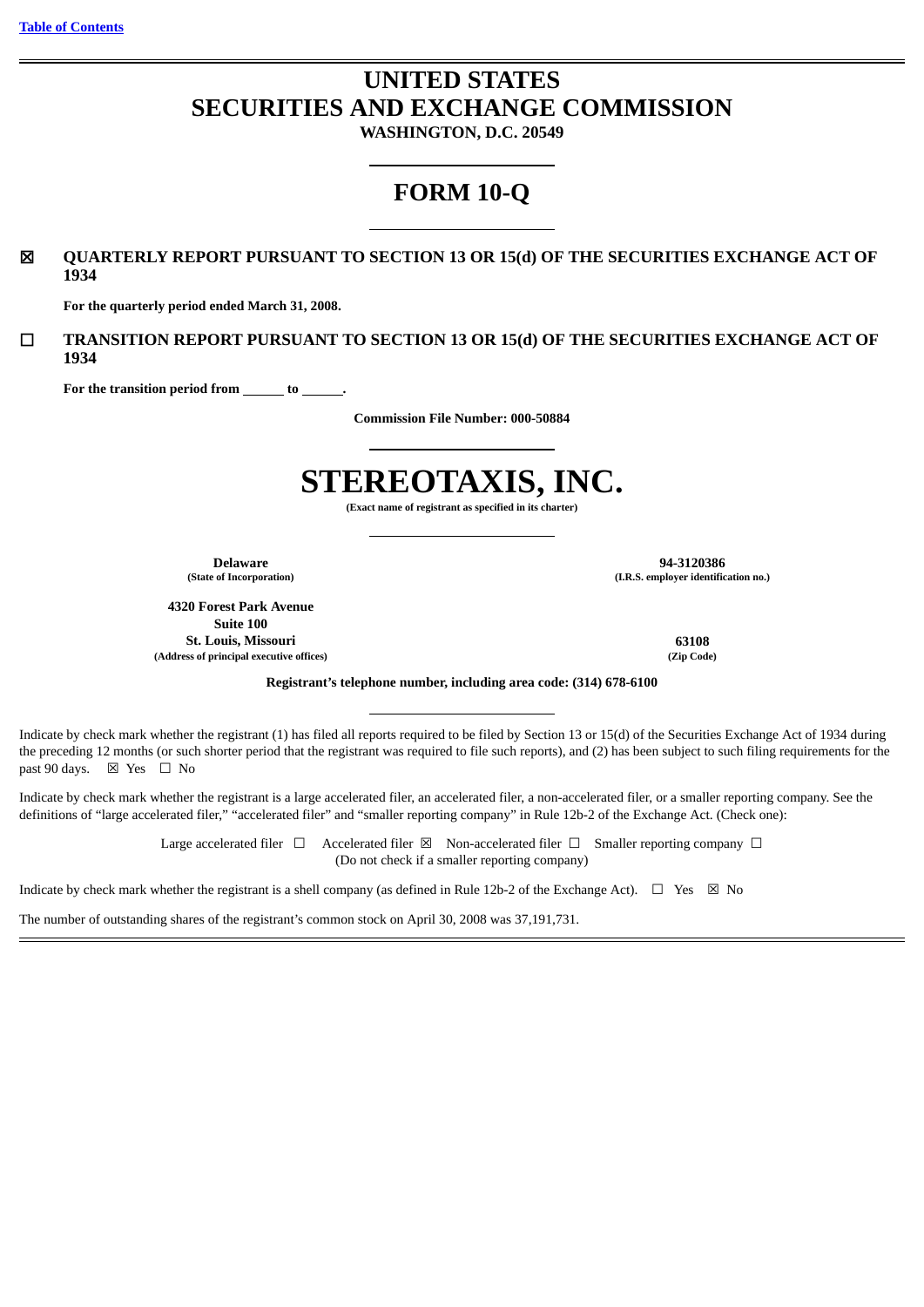## **STEREOTAXIS, INC. INDEX TO FORM 10-Q**

<span id="page-1-0"></span>

| Part I |                           | Financial Information                                                                                                                                                          | Page                    |
|--------|---------------------------|--------------------------------------------------------------------------------------------------------------------------------------------------------------------------------|-------------------------|
|        | Item 1.                   | <b>Financial Statements (unaudited)</b><br><b>Balance Sheets</b><br><b>Statements of Operations</b><br><b>Statements of Cash Flows</b><br><b>Notes to Financial Statements</b> | 3<br>4<br>5<br>$6 - 11$ |
|        | Item 2.                   | Management's Discussion and Analysis of Financial Condition and Results of Operations                                                                                          | $12 - 15$               |
|        | Item 3.                   | <b>Quantitative and Qualitative Disclosures About Market Risk</b>                                                                                                              | 16                      |
|        | Item 4.                   | <b>Controls and Procedures</b>                                                                                                                                                 | 16                      |
|        | Part II Other Information |                                                                                                                                                                                |                         |
|        | Item 1                    | <b>Legal Proceedings</b>                                                                                                                                                       | 17                      |
|        | Item 1A.                  | <b>Risk Factors</b>                                                                                                                                                            | 17                      |
|        | Item 2.                   | <b>Unregistered Sales of Equity Securities and Use of Proceeds</b>                                                                                                             | 17                      |
|        | Item 3.                   | Defaults upon Senior Securities                                                                                                                                                | 17                      |
|        | Item 4.                   | <b>Submission of Matters to a Vote of Security Holders</b>                                                                                                                     | 17                      |
|        | Item 5.                   | <b>Other Information</b>                                                                                                                                                       | 17                      |
|        | Item 6.                   | <b>Exhibits</b>                                                                                                                                                                | 17                      |
|        | <b>Signatures</b>         |                                                                                                                                                                                | 18                      |
|        | <b>Exhibit Index</b>      |                                                                                                                                                                                | 19                      |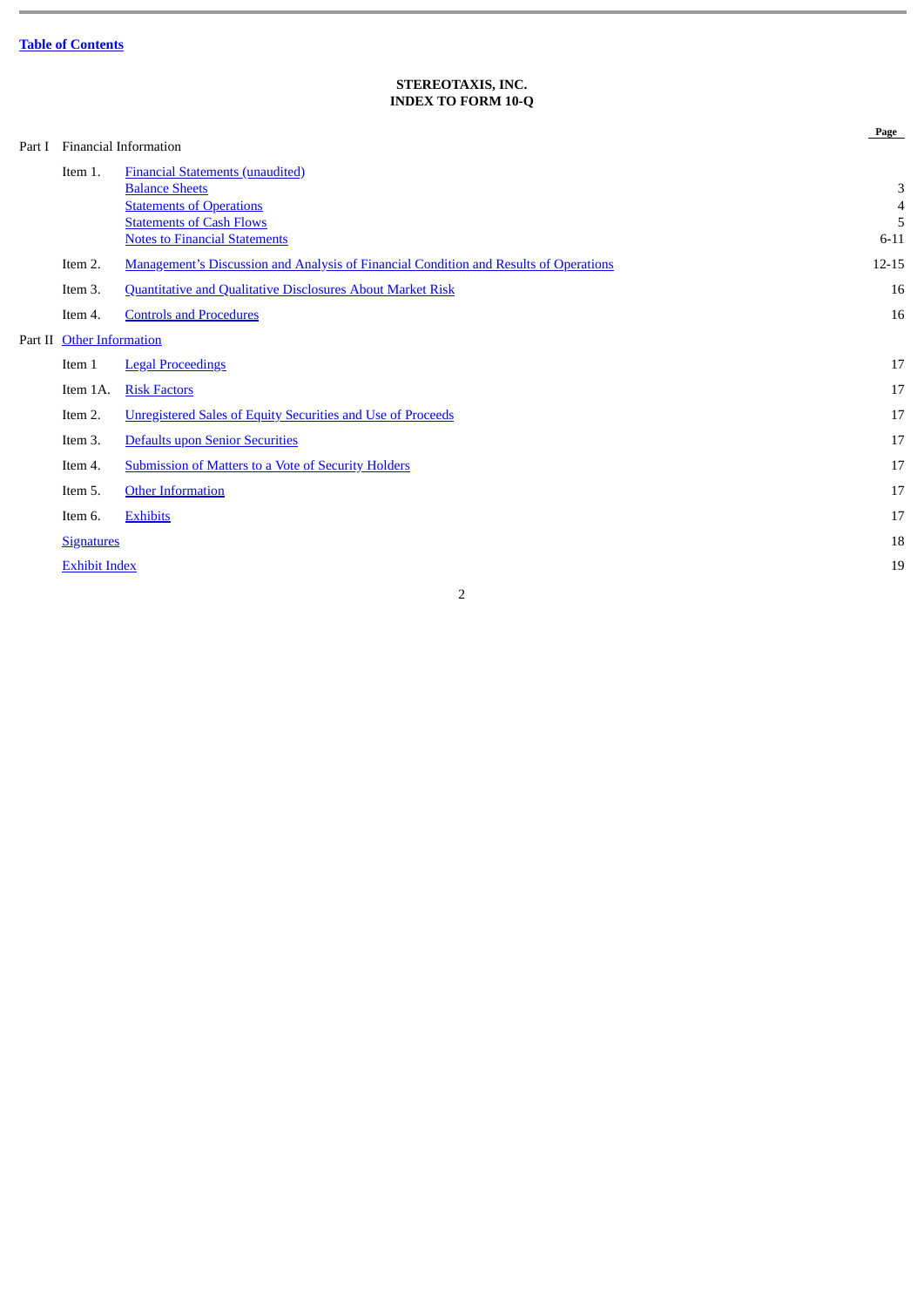## <span id="page-2-1"></span><span id="page-2-0"></span>**ITEM 1. FINANCIAL STATEMENTS**

## **STEREOTAXIS, INC. BALANCE SHEETS**

|                                                                                                                         | March 31,<br>2008 | December 31,<br>2007       |
|-------------------------------------------------------------------------------------------------------------------------|-------------------|----------------------------|
| <b>Assets</b>                                                                                                           | (unaudited)       |                            |
| Current assets:                                                                                                         |                   |                            |
| Cash and cash equivalents                                                                                               | \$<br>10,973,108  | \$17,022,200               |
| Short-term investments                                                                                                  |                   | 6,634,178                  |
| Accounts receivable, net of allowance of \$177,719 and \$189,040 in 2008 and 2007, respectively                         | 12,500,839        | 13,757,270                 |
| Current portion of long-term receivables                                                                                | 214,342           | 136,430                    |
| Inventories                                                                                                             | 10,537,151        | 9,964,460                  |
| Prepaid expenses and other current assets                                                                               | 5,128,255         | 3,421,202                  |
| Total current assets                                                                                                    | 39,353,695        | 50,935,740                 |
| Property and equipment, net                                                                                             | 6,607,590         | 7,011,763                  |
| Intangible assets, net                                                                                                  | 1,377,778         | 1,411,111                  |
| Long-term receivables                                                                                                   | 483,376           | 272,859                    |
| Long-term investments                                                                                                   | 469,025           |                            |
| Other assets                                                                                                            | 744,321           | 844,321                    |
| <b>Total assets</b>                                                                                                     | 49,035,785<br>\$  | $\mathbb{S}$<br>60,475,794 |
| Liabilities and stockholders' equity                                                                                    |                   |                            |
| Current liabilities:                                                                                                    |                   |                            |
| Current maturities of long-term debt                                                                                    | \$<br>5,888,889   | \$<br>972,222              |
| Accounts payable                                                                                                        | 7,124,879         | 7,349,426                  |
| <b>Accrued liabilities</b>                                                                                              | 9,044,925         | 11,913,418                 |
| Deferred contract revenue                                                                                               | 10,132,609        | 8,774,958                  |
| Total current liabilities                                                                                               | 32,191,302        | 29,010,024                 |
| Long-term debt, less current maturities                                                                                 | 833,333           | 6,000,000                  |
| Long-term deferred contract revenue                                                                                     | 1,266,579         | 942,573                    |
| Other liabilities                                                                                                       | 344,194           | 328,790                    |
| Stockholders' equity:                                                                                                   |                   |                            |
| Preferred stock, par value \$0.001; 10,000,000 shares authorized at 2008 and 2007, none outstanding at 2008 and<br>2007 |                   |                            |
| Common stock, par value of \$0.001; 100,000,000 shares authorized at 2008 and 2007, 37,187,551 and                      |                   |                            |
| 37,132,529 shares issued at 2008 and 2007, respectively                                                                 | 37,188            | 37,133                     |
| Additional paid in capital                                                                                              | 280,172,707       | 276,433,662                |
| Treasury stock, 40,151 shares at 2008 and 2007                                                                          | (205,999)         | (205, 999)                 |
| Accumulated deficit                                                                                                     | (265, 603, 519)   | (252,072,353)              |
| Accumulated other comprehensive income                                                                                  |                   | 1,964                      |
| Total stockholders' equity                                                                                              | 14,400,377        | 24,194,407                 |
| Total liabilities and stockholders' equity                                                                              | \$<br>49,035,785  | 60,475,794<br>\$           |

**See accompanying notes.** 3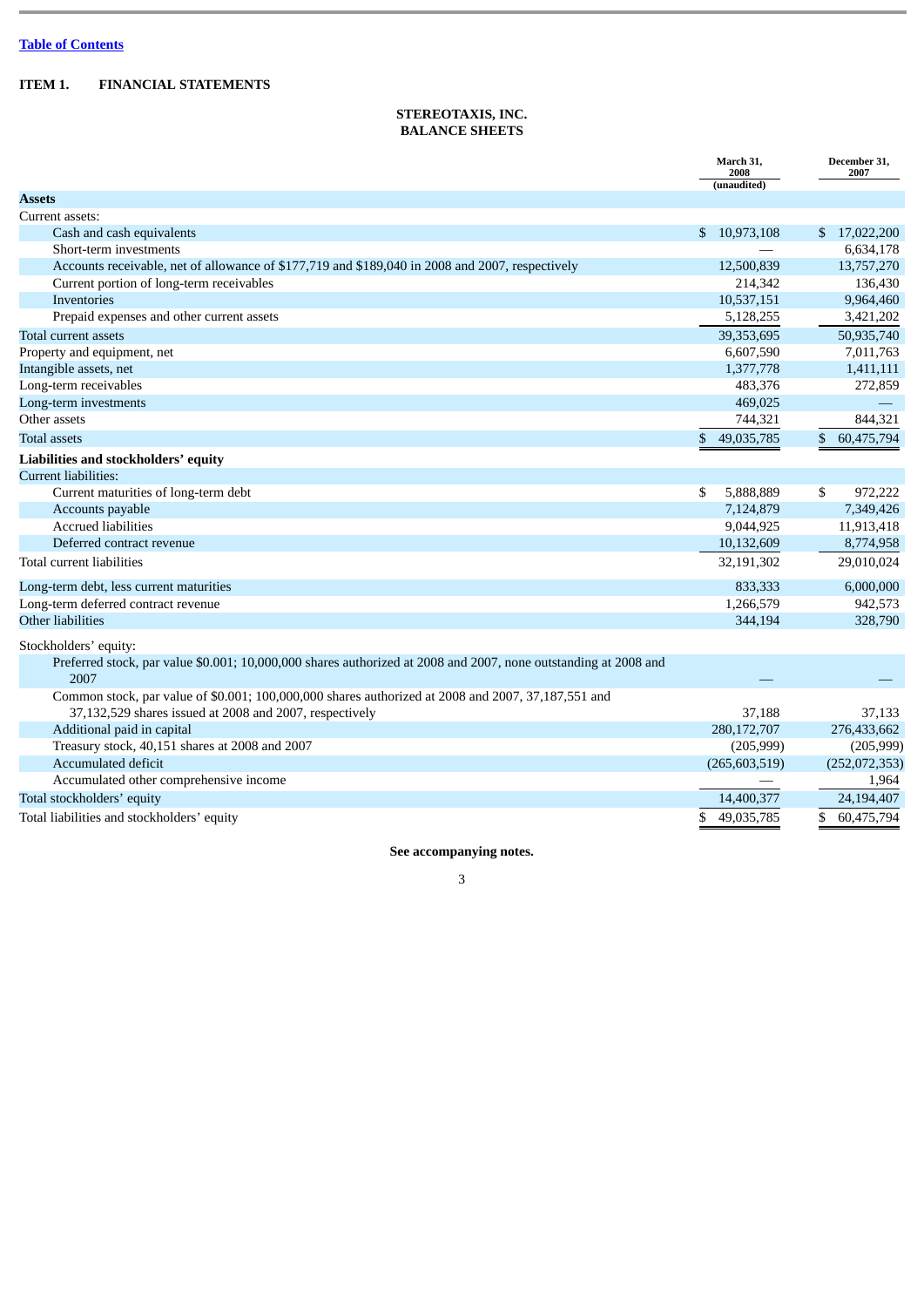## **STEREOTAXIS, INC. STATEMENTS OF OPERATIONS (Unaudited)**

<span id="page-3-0"></span>

|                                                                      | Three Months Ended March 31, |                 |
|----------------------------------------------------------------------|------------------------------|-----------------|
|                                                                      | 2008                         | 2007            |
| Revenue:                                                             |                              |                 |
| Systems                                                              | \$<br>4,377,398              | 7,207,443<br>S. |
| Disposables, service and accessories                                 | 2,651,053                    | 1,953,512       |
| Total revenue                                                        | 7,028,451                    | 9,160,955       |
| Cost of revenue:                                                     |                              |                 |
| Systems                                                              | 1,856,102                    | 2,529,808       |
| Disposables, service and accessories                                 | 569,960                      | 720,540         |
| Total cost of revenue                                                | 2,426,062                    | 3,250,348       |
| Gross margin                                                         | 4,602,389                    | 5,910,607       |
| Operating expenses:                                                  |                              |                 |
| Research and development                                             | 4,698,797                    | 5,694,691       |
| Sales and marketing                                                  | 7,663,713                    | 6,079,922       |
| General and administrative                                           | 5,476,122                    | 4,942,938       |
| Total operating expenses                                             | 17,838,632                   | 16,717,551      |
| <b>Operating loss</b>                                                | (13, 236, 243)               | (10,806,944)    |
| Interest income                                                      | 107,728                      | 382,454         |
| Interest expense                                                     | (402, 651)                   | (79, 617)       |
| Net loss                                                             | \$(13,531,166)               | \$(10,504,107)  |
| Net loss per common share:                                           | (0.37)                       | (0.31)<br>S     |
| Basic and diluted                                                    |                              |                 |
| Weighted average shares used in computing net loss per common share: | 36,493,662                   | 34,409,573      |
| Basic and diluted                                                    |                              |                 |

**See accompanying notes.**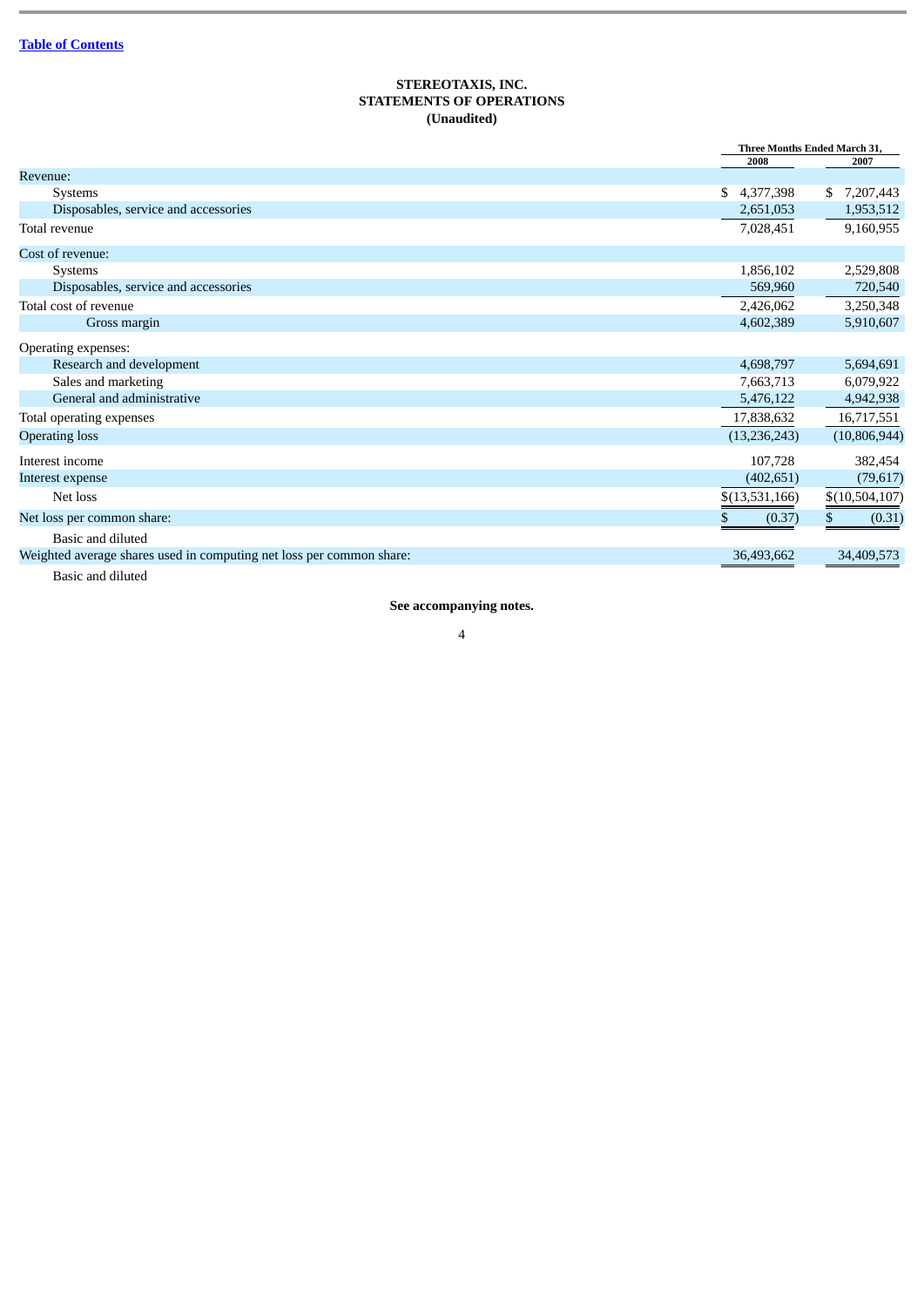## **STEREOTAXIS, INC. STATEMENTS OF CASH FLOWS (Unaudited)**

<span id="page-4-0"></span>

|                                                                         |                | Three Months Ended March 31, |
|-------------------------------------------------------------------------|----------------|------------------------------|
|                                                                         | 2008           | 2007                         |
| <b>Cash flows from operating activities</b>                             |                |                              |
| Net loss                                                                | \$(13,531,166) | \$(10,504,107)               |
| Adjustments to reconcile net loss to cash used in operating activities: |                |                              |
| Depreciation                                                            | 564,195        | 312,268                      |
| Amortization (accretion)                                                | 15,231         | (64, 289)                    |
| Amortization of warrants                                                | 237,129        |                              |
| Share-based compensation                                                | 1,353,275      | 1,245,884                    |
| Gain on asset disposal                                                  | 3,068          |                              |
| Impairment charge, long-term investment                                 | 31,598         |                              |
| Changes in operating assets and liabilities:                            |                |                              |
| Accounts receivable                                                     | 1,256,431      | 3,430,735                    |
| Other receivables                                                       | (288, 736)     | (74, 623)                    |
| <b>Inventories</b>                                                      | (572, 691)     | (1,733,498)                  |
| Prepaid expenses and other current assets                               | (213, 138)     | 945,347                      |
| Other assets                                                            | 100,000        | 5,142                        |
| Accounts payable                                                        | (224, 547)     | (524, 631)                   |
| <b>Accrued liabilities</b>                                              | (2,868,493)    | 1,005,079                    |
| Deferred contract revenue                                               | 1,681,657      | (726, 212)                   |
| Other                                                                   | 15.404         | 394,541                      |
| Net cash used in operating activities                                   | (12, 440, 783) | (6, 288, 364)                |
| <b>Cash flows from investing activities</b>                             |                |                              |
| Purchase of equipment                                                   | (163,090)      | (1,577,488)                  |
| Proceeds from the maturity/sale of available-for-sale investments       | 6,150,000      | 19,700,000                   |
| Purchase of available-for-sale investments                              |                | (986, 780)                   |
| Net cash provided by investing activities                               | 5,986,910      | 17,135,732                   |
| <b>Cash flows from financing activities</b>                             |                |                              |
| Payments under long-term debt                                           | (250,000)      | (249,999)                    |
| Proceeds from issuance of stock, net of issuance costs                  | 654,781        | 20,636,518                   |
| Net cash provided by financing activities                               | 404,781        | 20,386,519                   |
| Net increase (decrease) in cash and cash equivalents                    | (6,049,092)    | 31,233,887                   |
| Cash and cash equivalents at beginning of period                        | 17,022,200     | 15,210,495                   |
| Cash and cash equivalents at end of period                              | \$10,973,108   | \$46,444,382                 |

**See accompanying notes.**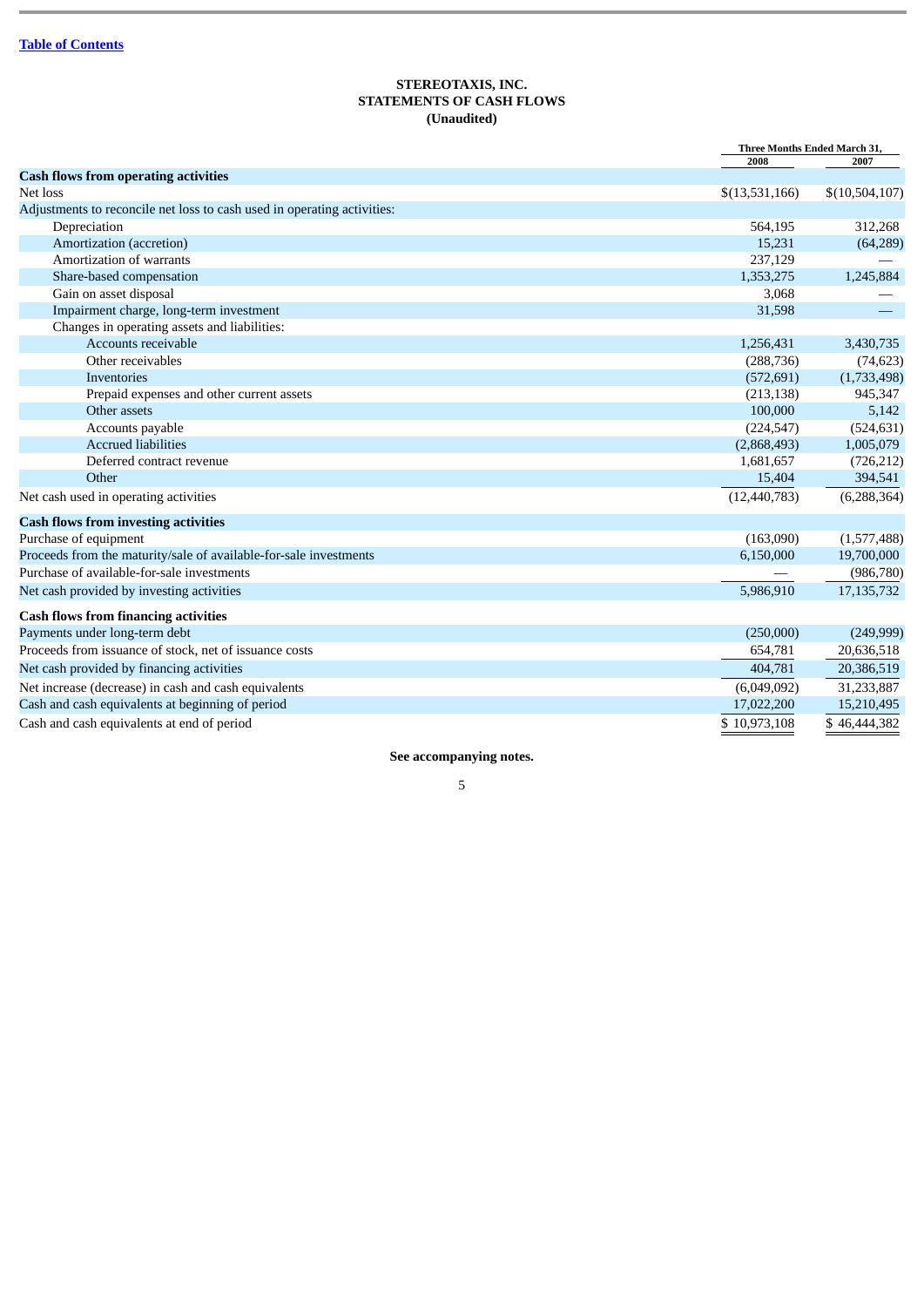## **STEREOTAXIS, INC. NOTES TO FINANCIAL STATEMENTS (Unaudited)**

#### <span id="page-5-0"></span>**Basis of Presentation**

The accompanying unaudited financial statements of Stereotaxis, Inc. (the "Company") have been prepared in accordance with generally accepted accounting principles for interim financial information and with the instructions to Form 10-Q. Accordingly, they do not include all the disclosures required by U.S. generally accepted accounting principles for complete financial statements. In the opinion of management, they include all adjustments, consisting only of normal recurring adjustments, necessary for a fair presentation of the results for the interim periods presented. Operating results for the three month period ended March 31, 2008 are not necessarily indicative of the results that may be expected for the year ended December 31, 2008 or for future operating periods. These interim financial statements and the related notes should be read in conjunction with the annual financial statements and notes included in the Company's Annual Report on Form 10-K as filed with the Securities and Exchange Commission on March 17, 2008 for the year ended December 31, 2007.

#### **Recently Adopted Accounting Pronouncements**

Effective January 1, 2008, the Company adopted SFAS No. 157, *Fair Value Measurements* ("SFAS 157"). In February 2008, the FASB issued FASB Staff Position No. FAS 157-2, *Effective Date of FASB Statement No.* 157, which provides a one year deferral of the effective date of SFAS 157 for non-financial assets and non-financial liabilities, except those that are recognized or disclosed in the financial statements at fair value at least annually. The Company has adopted the provisions of SFAS 157 with respect to its financial assets and liabilities only. SFAS 157 applies to those previously issued pronouncements that prescribe fair value as the relevant measure of value, except SFAS 123(R) and related interpretations and pronouncements that require or permit measurement similar to fair value but are not intended to measure fair value. The adoption of SFAS 157 did not have a material impact on the Company's financial condition results of operations or cash flows. SFAS 157 provides a single definition of fair value, establishes a framework and gives guidance regarding the methods used for measuring fair value, and expands disclosures about fair value measurements. Valuation techniques used to measure fair value under SFAS 157 must maximize the use of observable inputs and minimize the use of unobservable inputs. The standard describes a fair value hierarchy based on three levels of inputs, of which the first two are considered observable and the last unobservable, that may be used to measure fair value as follows:

Level 1 - Quoted prices in active markets for identical assets or liabilities

Level 2 - Inputs other than Level 1 inputs that are observable, either directly or indirectly, such as quoted prices for similar assets or liabilities; quoted prices in markets that are not active; or other inputs that are observable or can be corroborated by observable market data for substantially the full term of the assets or liabilities.

Level 3 - Unobservable inputs that are supported by little or no market activity and that are significant to the fair value of the assets or liabilities.

Effective January 1, 2008, the Company adopted SFAS No. 159, *The Fair Value Option for Financial Assets and Financial Liabilities* ("SFAS 159"). SFAS 159 permits entities to choose to measure many financial instruments and certain other items at fair value that are not currently required to be measured at fair value. Adoption of SFAS 159 did not have an impact on the Company's financial position, results of operations, or cash flows as the Company elected not to use the fair value measurement option on its financial instruments and other applicable items.

Effective January 1, 2008, the Company adopted Emerging Issues Task force EITF Issue No. 07-3, *Accounting for Nonrefundable Advance Payments for Goods or Services Received for Use in Future Research and Development Activities* ("EITF 07-3"). EITF 07-3 requires that nonrefundable advance payments for goods or services that will be used or rendered for future research and development activities be deferred and capitalized and recognized as an expense as the goods are delivered or the related services are performed. The adoption of EITF 07-3 did not have an impact on the Company's financial position, results of operations or cash flows.

#### **Revenue and Costs of Revenue**

For arrangements with multiple deliverables, the Company allocates the total revenue to each deliverable based on the provisions of Staff Accounting Bulletin 104 ("SAB 104") *Revenue Recognition* and Emerging Issues Task Force (EITF) Issue No. 00-21, *Revenue Arrangements with Multiple Deliverables* ("EITF 00-21")*,* and recognizes revenue for each separate element as the criteria are met. In the second quarter of 2007, the Company determined that installation met the criteria under SAB 104 and EITF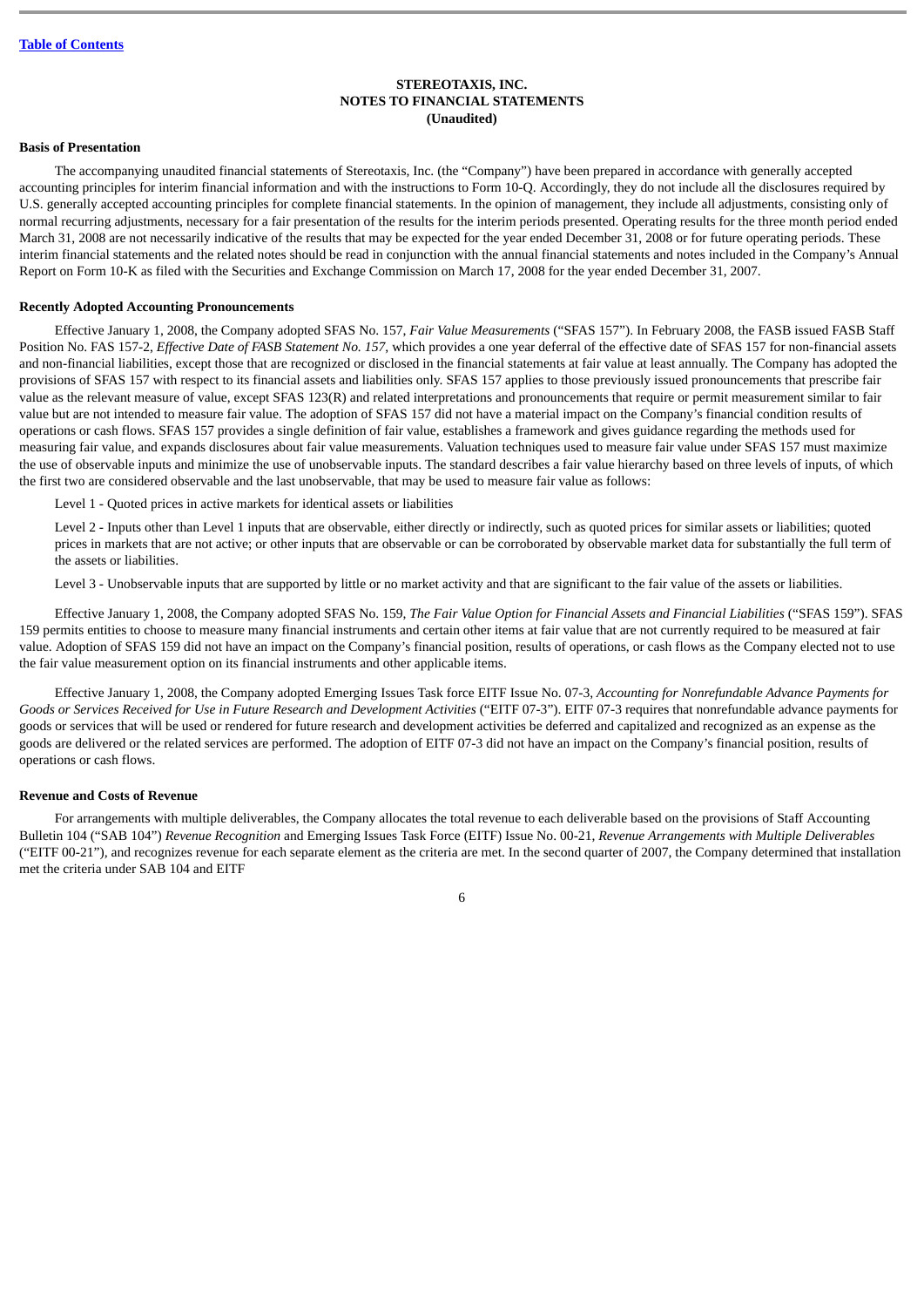Issue 00-21 for recognition as a separate element or unit of accounting. Revenue for system sales is recognized for the portion of sales price due upon delivery, provided that delivery has occurred, title has passed, there are no uncertainties regarding acceptance, persuasive evidence of an arrangement exists, the sales price is fixed and determinable, and collection of the related receivable is reasonably assured. The greater of the fair market value or the amount of the sales price due upon installation is recognized as revenue when the standard installation process is complete. When installation is the responsibility of the customer, revenue from system sales is recognized upon shipment since such arrangements do not include an installation element or right of return privileges. If uncertainties exist regarding collectability, the Company recognizes revenue when those uncertainties are resolved. Amounts collected prior to satisfying the above revenue recognition criteria are reflected as deferred revenue. Revenue from services and license fees, whether sold individually or as a separate unit of accounting in a multi-element arrangement, is deferred and amortized over the service or license fee period, which is typically one year. Revenue from services is derived primarily from the sale of annual product maintenance plans. The Company recognizes revenue from disposable device sales or accessories upon shipment and an appropriate reserve for returns is established. The Company recognizes fees earned on the shipment of product to customers as revenue and recognizes costs incurred on the shipment of product to customers as cost of revenue.

Costs of systems revenue include direct product costs, installation labor and other costs, estimated warranty costs, and training and product maintenance costs. These costs are recorded at the time of sale. Costs of disposable revenue include direct product costs and are recorded at the time of sale. Cost of revenue from services and license fees are recorded when incurred.

#### **Net Loss Per Common Share**

Basic net loss per common share is computed by dividing the net loss for the period by the weighted average number of common shares outstanding during the period. Diluted loss per share is computed by dividing the loss for the period by the weighted average number of common and common equivalent shares outstanding during the period as described below.

The Company has deducted unearned restricted shares from the calculation of shares used in computing net loss per share, basic and diluted. The Company has excluded all outstanding options, stock appreciation rights and warrants from the calculation of diluted loss per common share because all such securities are anti-dilutive for all periods presented. The Company deducted a weighted average of 640,895 unearned restricted shares from the calculation of net loss per common share for the three months ended March 31, 2008. As of March 31, 2008, the Company had 3,749,106 shares of common stock issuable upon the exercise of outstanding options and stock appreciation rights at a weighted average exercise price of \$8.09 per share and 572,246 shares of common stock issuable upon the exercise of outstanding warrants at a weighted average exercise price of \$7.70 per share.

#### **Stock-Based Compensation**

The Company accounts for its grants of stock options, stock appreciation rights, restricted shares and its employee stock purchase plan in accordance with the provisions of Financial Accounting Standards Board Statement No. 123(R), *Share-Based Payment* ("SFAS 123(R)"), using the modified prospective transition method. SFAS 123(R) requires the determination of the fair value of the share-based compensation at the grant date and the recognition of the related expense over the period in which the share-based compensation vests.

The Company utilizes the Black-Scholes valuation model to determine the fair value of stock options and stock appreciation rights at the date of grant. The resulting compensation expense is recognized over the requisite service period, which is generally one to four years. Compensation expense is recognized only for those awards expected to vest, with forfeitures estimated based on the Company's historical experience and future expectations. Restricted shares granted to employees are valued at the fair market value at the date of grant. The Company amortizes the amount to expense over the service period on a straight-line basis. If the shares are subject to performance objectives, the resulting compensation expense is amortized over the anticipated vesting period and is subject to adjustment based on the actual achievement of objectives.

Stock options and stock appreciation rights issued to certain non-employees, including individuals for scientific advisory services, are recorded at their fair value as determined in accordance with SFAS 123(R) and Emerging Issues Task Force (EITF) No. 96-18, *Accounting for Equity Instruments That Are Issued to Other Than Employees for Acquiring, or in Conjunction With Selling, Goods or Services,* and recognized over the service period. Deferred compensation for options granted to such non-employees is periodically remeasured through the vesting or forfeiture date.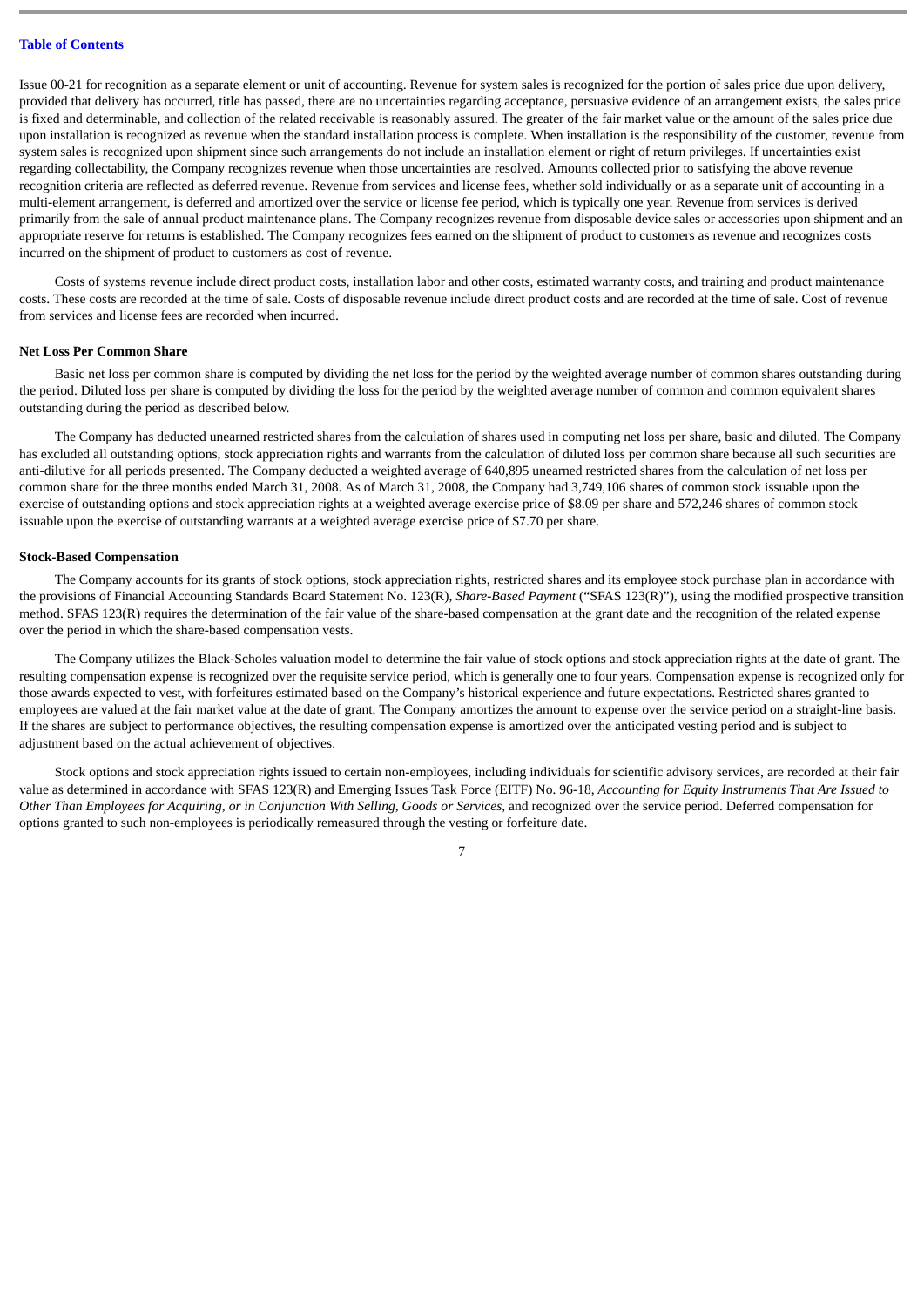At March 31, 2008, the total compensation cost related to options, stock appreciation rights and non-vested stock granted to employees under the Company's equity incentive plans that has not yet been recognized was approximately \$10.4 million, net of estimated forfeitures of approximately \$1.3 million. This cost will be amortized on a straight-line basis over the underlying estimated service periods, generally four years, and may be adjusted for subsequent changes in estimated forfeitures and anticipated vesting periods.

#### **Stock Award Plans**

The Company has various stock plans that permit the Company to provide incentives to employees and directors of the Company in the form of equity compensation that are described in the Company's Annual Report on Form 10-K for the fiscal year ended December 31, 2007. At March 31, 2008, the Board of Directors has reserved a total of 4,303,758 shares of the Company's common stock to provide for current and future grants under its various equity plans.

A summary of the option and stock appreciation rights activity for the three months ended March 31, 2008 is as follows:

|                                | Number of<br><b>Options/SARs</b> | <b>Range of Exercise</b><br>Price | <b>Weighted Average</b><br><b>Exercise Price per</b><br>Share |
|--------------------------------|----------------------------------|-----------------------------------|---------------------------------------------------------------|
| Outstanding, December 31, 2007 | 3,324,509                        | $$0.25 - $14.84$                  | 8.72                                                          |
| Granted                        | 688.515                          | $$4.00 - $6.86$                   | 6.41                                                          |
| Exercised                      | (40,902)                         | $$1.37 - $9.19$                   | 7.76                                                          |
| Forfeited                      | (223, 016)                       | $$6.77 - $13.02$$                 | 12.43                                                         |
| Outstanding, March 31, 2008    | 3,749,106                        | $$0.25 - $14.84$                  | 8.09                                                          |

A summary of the restricted share grant activity for the three months ended March 31, 2008 is as follows:

|                                | <b>Number of Shares</b> |    | <b>Weighted Average</b><br><b>Grant Date Fair</b><br>Value per Share |
|--------------------------------|-------------------------|----|----------------------------------------------------------------------|
| Outstanding, December 31, 2007 | 721,415                 |    | 10.60                                                                |
| Granted                        | 76,700                  |    | 6.06                                                                 |
| <b>Vested</b>                  | (36,961)                | S. | 10.58                                                                |
| Forfeited                      | (94, 948)               | S  | 11.86                                                                |
| Outstanding, March 31, 2008    | 666,206                 |    | 9.90                                                                 |

A summary of the restricted stock outstanding as of March 31, 2008 is as follows:

|                                     | <b>Number of Shares</b> |
|-------------------------------------|-------------------------|
| Time based restricted shares        | 198,877                 |
| Performance based restricted shares | 467,329                 |
| Outstanding, March 31, 2008         | 666.206                 |

## **Comprehensive Loss**

Comprehensive income (loss) generally represents all changes in stockholders' equity except those resulting from investments by stockholders, and included the Company's unrealized income (loss) on marketable securities. Comprehensive income (loss) for the three month periods ended March 31, 2008 and 2007 included unrealized gain (loss) on available-for-sale investments of (\$1,964) and (\$1,724) respectively. Accumulated other comprehensive income at March 31, 2008 and 2007 was \$0 and \$1,964 respectively.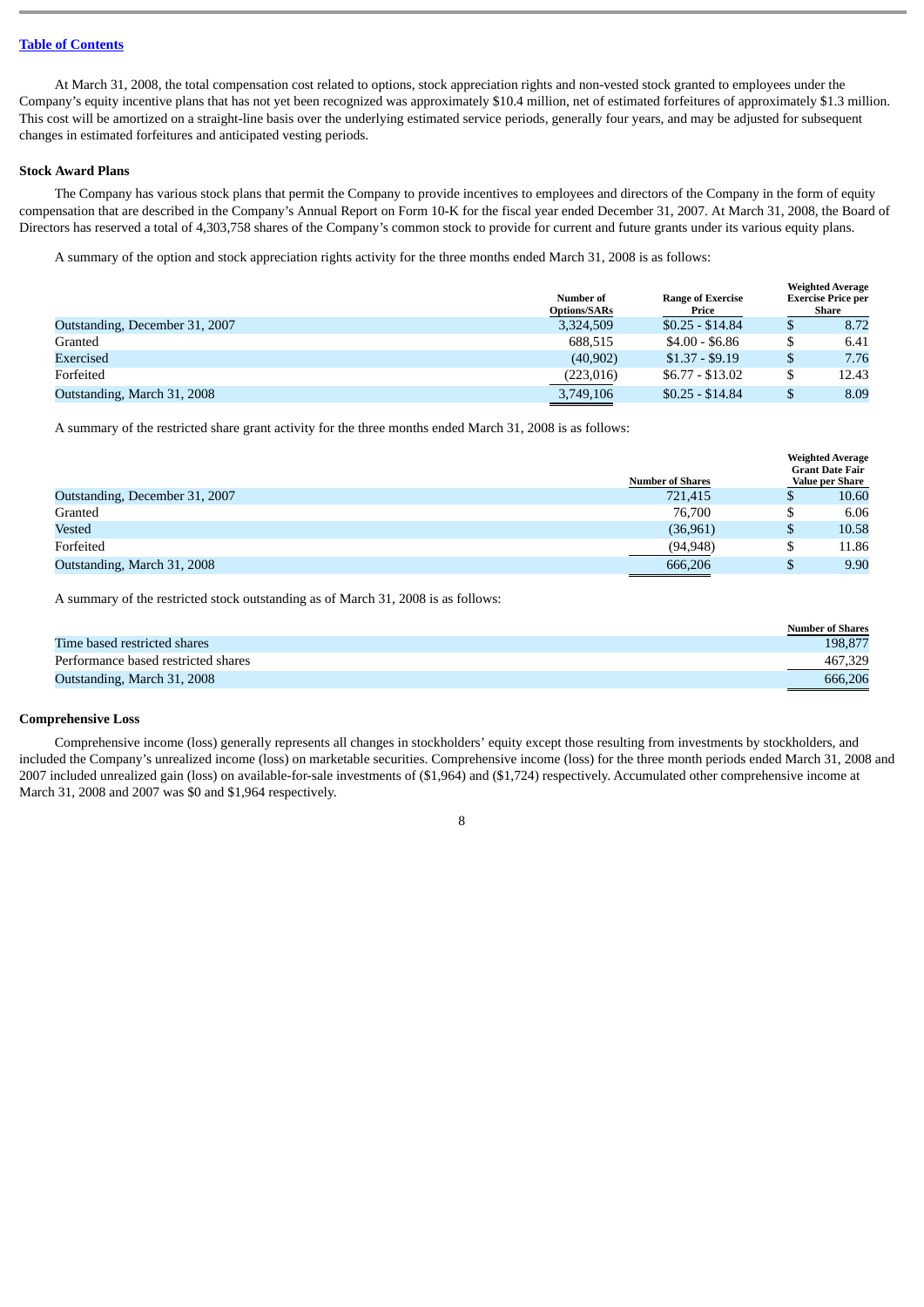#### **Investments**

Investments consist of the following available-for-sale securities at fair value:

|                         | March 31,<br>2008 | December 31,<br>2007 |
|-------------------------|-------------------|----------------------|
| Short-term investments  |                   |                      |
| Commercial paper        |                   | \$6,133,863          |
| Auction rate securities |                   | 500,315              |
| Long-term investments   |                   |                      |
| Auction rate securities | 469,025           |                      |
|                         | \$469,025         | \$6,634,178          |

In accordance with SFAS 157, the following table represents the Company's fair value hierarchy for its financial assets (cash equivalents and investments) measured at fair value on a recurring basis as of March 31, 2008:

|                         | Level 1     | Level 2 | Level 3   | <b>Total</b> |
|-------------------------|-------------|---------|-----------|--------------|
| Money market (1)        | \$4,555,887 |         |           | \$4,555,887  |
| Auction rate securities |             |         | 469.025   | 469,025      |
| <b>Total</b>            | \$4,555,887 |         | \$469,025 | \$5,024,912  |

(1) Included in cash equivalents

The following table provides a summary of changes in fair value of the Company's Level 3 financial assets as of March 31, 2008:

| Balance at December 31, 2007 | \$500,000 |
|------------------------------|-----------|
| Interest receivable          | 623       |
| Impairment charge            | (31,598)  |
| Balance at March 31, 2008    | \$469,025 |

At March 31, 2008, the Company had invested \$500,000 in a taxable auction rate security ("ARS"). The ARS held by the Company is a private placement security with a long-term stated maturity for which the interest rate is reset through a Dutch auction every 28 days. The Company's ARS was issued by South Carolina Student Loan Corporation and currently carries a AAA/Aaa rating. The ARS has not experienced any payment defaults and is insured by AMBAC. Until recently, the auctions have provided a liquid market for these securities as investors could readily sell their investments at auction.

Historically, the fair value of ARS investments has generally approximated par value due to the frequent resets through the auction process. With the liquidity issues experienced in global credit and capital markets, the Company has been unable to sell its ARS at auction during 2008, as the amount of securities submitted for sale exceeded the amount of purchase orders. Accordingly, the Company reviewed the estimated fair value of its investment in the ARS as of March 31, 2008 utilizing a discounted cash flow model using estimates for interest rates, timing and amount of cash flows and expected holding periods of the ARS. Based on this assessment of fair value, as of March 31, 2008, the Company determined there was a decline in the fair value of its ARS investments of approximately \$32,000 which was deemed to be an "other-than-temporary" impairment charge in accordance with SFAS No. 115, *Accounting for Certain Investments in Debt and Equity Securities*, and recorded a realized loss in the statement of operations. As of March 31, 2008 the Company reclassified its ARS investment balance from short-term investments to non-current investments on its balance sheet.

If uncertainties in the credit and capital markets continue, these markets deteriorate further or there are any ratings downgrades on this ARS we hold, the Company may be required to recognize an additional impairment. In addition, these securities may not provide the necessary liquidity as it could take until the final maturity of the underlying note (June 2034) to realize the investments' recorded value. The Company intends to liquidate these securities at par value at the earliest possible opportunity.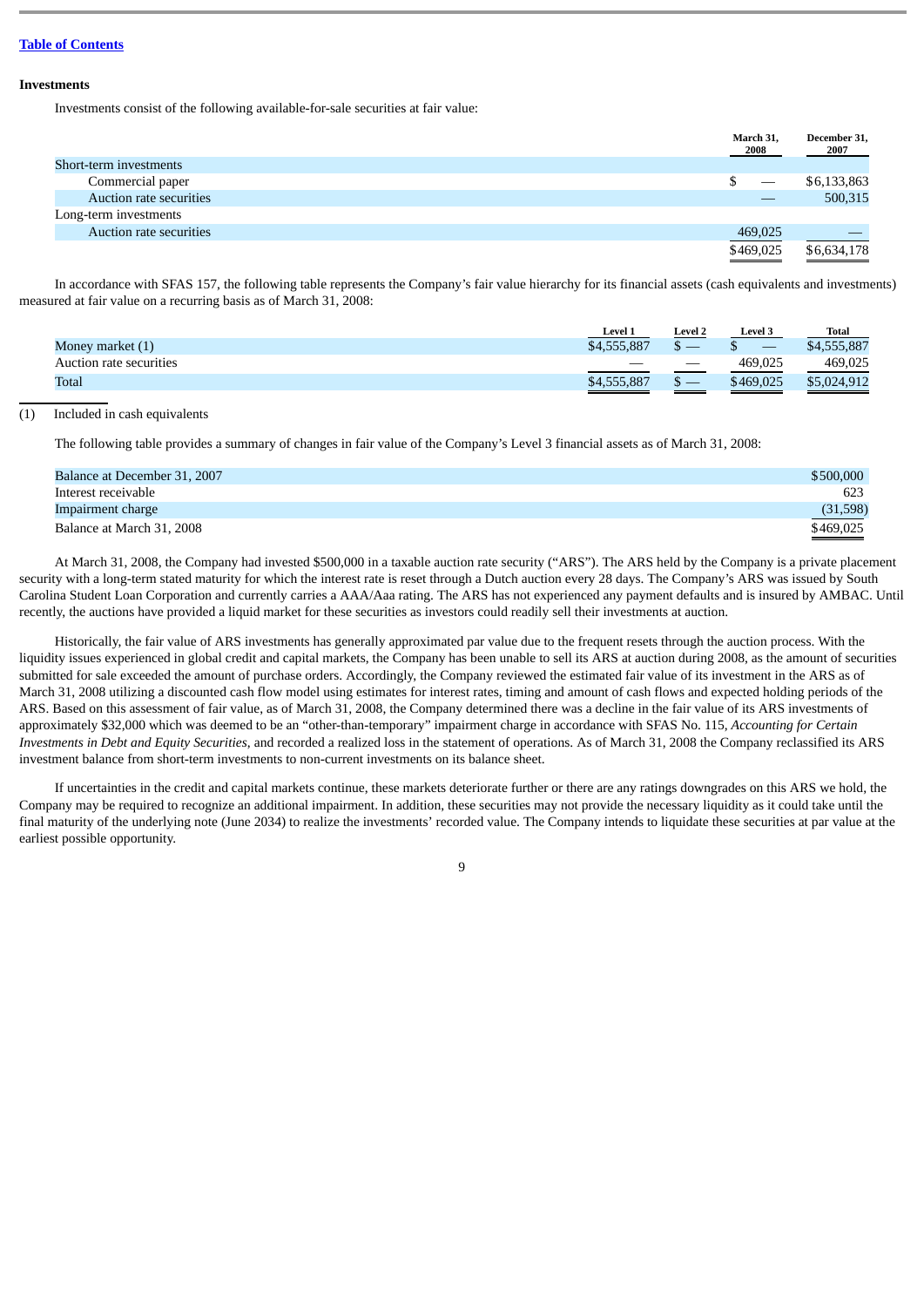## **Inventory**

Inventory consists of the following:

|                          | March 31.<br>2008 | December 31,<br>2007 |
|--------------------------|-------------------|----------------------|
| Raw materials            | \$1,904,042       | \$2,394,846          |
| Work in process          | 152,701           | 214,996              |
| Finished goods           | 9,057,708         | 7,949,723            |
| Reserve for obsolescence | (577,300)         | (595, 105)           |
|                          | \$10,537,151      | \$9,964,460          |

## **Prepaid Expenses and Other Current Assets**

Prepaid expenses and other current assets consist of the following:

|                                                 | March 31,<br>2008 | December 31,<br>2007 |
|-------------------------------------------------|-------------------|----------------------|
| Prepaid expenses                                | \$1,115,662       | \$1,519,211          |
| Deferred cost of revenue                        | 1,608,124         | 1,176,109            |
| Other assets                                    | 3,148,790         | 1,570,203            |
|                                                 | 5,872,576         | 4,265,523            |
| Less: Long-term other assets                    | (744, 321)        | (844, 321)           |
| Total prepaid expenses and other current assets | \$5,128,255       | \$3,421,202          |

## **Property and Equipment**

Property and equipment consist of the following:

|                                | March 31,<br>2008 | December 31,<br>2007 |
|--------------------------------|-------------------|----------------------|
| Equipment                      | \$9,760,849       | \$9,637,232          |
| Equipment held for lease       | 303,412           | 303,412              |
| Leasehold improvements         | 1,512,394         | 1,506,576            |
|                                | 11,576,655        | 11,447,220           |
| Less: Accumulated depreciation | (4,969,065)       | (4,435,457)          |
|                                | \$ 6,607,590      | \$ 7,011,763         |

## **Accrued Liabilities**

Accrued liabilities consist of the following:

|                                           | March 31,<br>2008 | December 31,<br>2007 |
|-------------------------------------------|-------------------|----------------------|
| Accrued salaries, bonus, and benefits     | \$3,404,819       | 3,531,582            |
| Accrued research and development          | 2,353,056         | 4,456,049            |
| Accrued legal and other professional fees | 639.639           | 824,448              |
| Other                                     | 2,647,411         | 3,101,339            |
|                                           | \$9,044,925       | \$11,913,418         |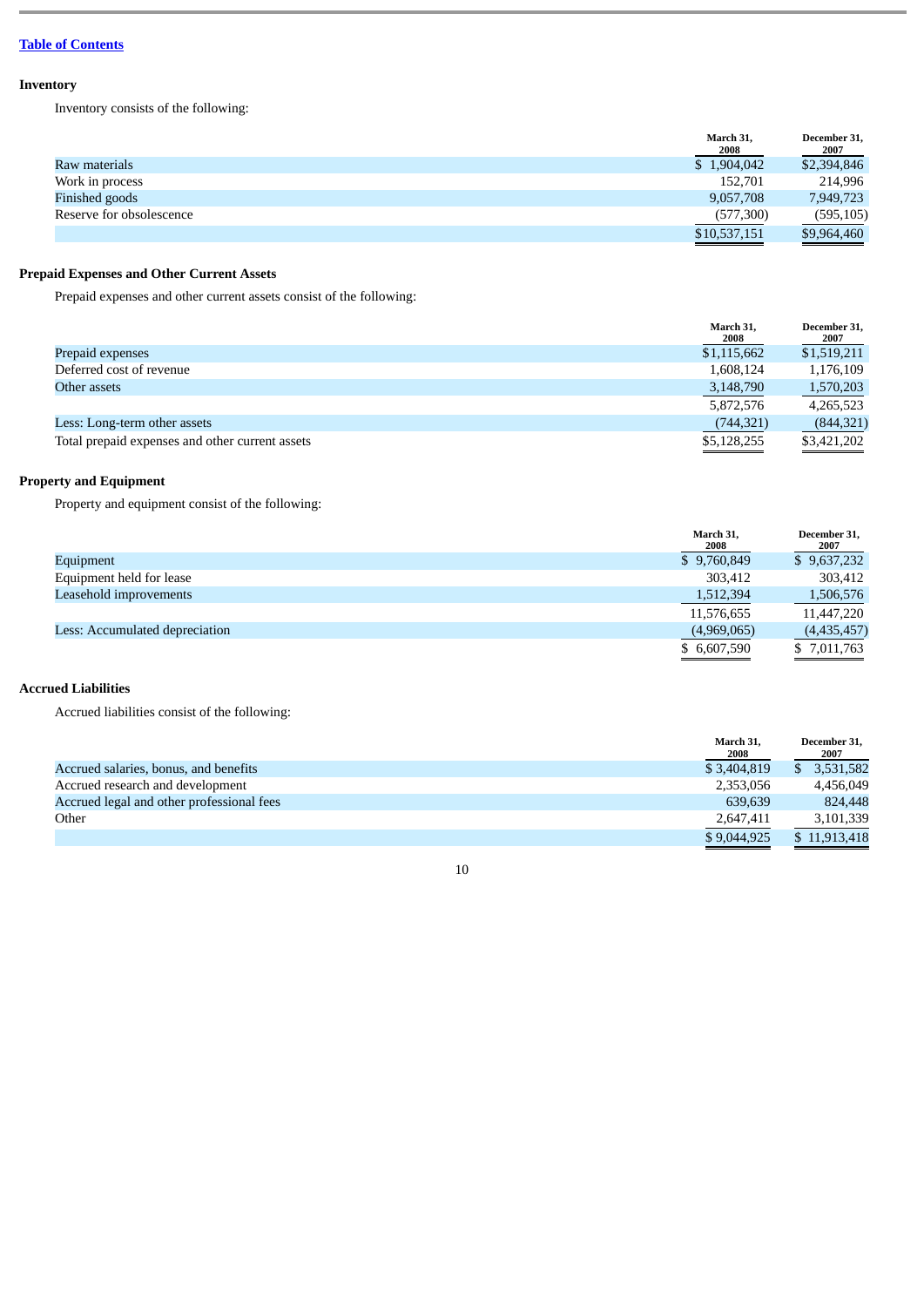#### **Line of Credit**

In February 2008, the Company entered into a Note and Warrant Purchase Agreement with two of its shareholders, pursuant to which those shareholders agreed to loan the Company up to an aggregate of \$20 million. These funds can be drawn at the Company's election, would be unsecured and subordinated to any bank debt, and would be due at a maturity date in February 2009. The shareholders also agreed to guarantee advances made to the Company pursuant to the credit agreement with the Company's primary lending bank. The financing commitment from the shareholders is subject to a 90 day extension, solely at the Company's option, providing for an extended maturity date of May 2009. Warrants to purchase 572,246 shares of the Company's common stock at an exercise price of \$6.99 were issued to the shareholders in exchange for the financing commitment. The warrants were exercisable immediately upon grant and expire five years from the date of grant. If the Company extends the financing commitment period or the maturity date, it would be required to issue five-year warrants to purchase an additional 143,062 shares of common stock at the same exercise price. The Company recorded the fair value of the warrants in the amount of \$1.7 million to be amortized to interest expense over the one year commitment period through February 2009. The unamortized balance as of March 31, 2008 was approximately \$1.5 million.

In conjunction with this transaction, the Company and its primary lending bank amended the working capital line of credit by increasing the line to \$30 million subject to a borrowing base of qualifying accounts receivable and inventory, with up to \$10 million available under the line supported by these guarantees. Under the revised facility the Company is required to maintain a minimum "tangible net worth" as defined in the agreement of at least \$5 million at the end of any calendar quarter during the term of the agreement, with lesser amounts required at non-quarter month ends. As of March 31, 2008, the Company had \$5.0 million outstanding under the working capital line of credit and had an unused line of approximately \$25.0 million with current borrowing capacity, including amounts already drawn, of approximately \$11.1 million based on qualifying receivables and inventory balances. As of March 31, 2008, the Company was in compliance with all covenants of the bank loan agreement.

#### **Stockholders' Equity**

In March 2007, the Company completed an offering of 1,919,000 shares of its common stock at \$10.50 per share. In conjunction with these transactions, the Company received approximately \$20.1 million in net proceeds after deducting offering expenses.

#### **Product Warranty Provisions**

The Company's standard policy is to warrant all NIOBE and ODYSSEY systems against defects in material or workmanship for one year following installation. The Company's estimate of costs to service the warranty obligations is based on historical experience and current product performance trends. A regular review of warranty obligations is performed to determine the adequacy of the reserve and adjustments are made to the estimated warranty liability as appropriate.

Accrued warranty consists of the following:

|                                       | March 31,<br>2008 |
|---------------------------------------|-------------------|
| Warranty accrual at December 31, 2007 | \$234,951         |
| Warranty expense incurred             | 71,217            |
| Payments made                         | (43, 243)         |
| Warranty accrual at March 31, 2008    | \$262,925         |

#### **Commitments and Contingencies**

The Company at times becomes a party to claims in the ordinary course of business. Management believes that the ultimate resolution of pending or threatened proceedings will not have a material effect on the financial position, results of operations or cash flows of the Company.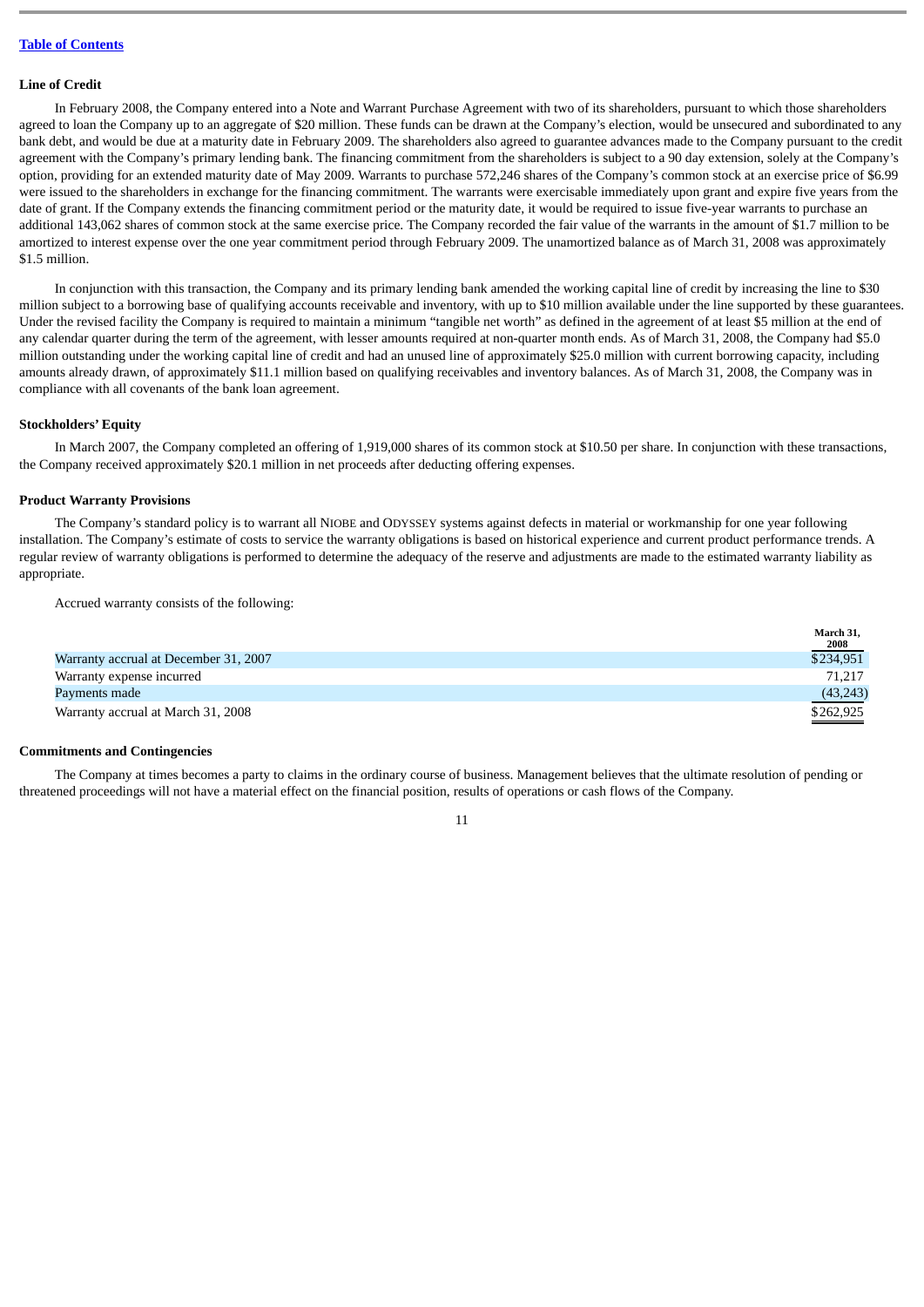#### <span id="page-11-0"></span>**ITEM 2. MANAGEMENT'S DISCUSSION AND ANALYSIS OF FINANCIAL CONDITION AND RESULTS OF OPERATIONS**

*The following discussion and analysis should be read in conjunction with our financial statements and notes thereto included in this report on Form 10-Q and in our Annual Report on Form 10-K for the year ended December 31, 2007. Operating results are not necessarily indicative of results that may occur in future periods.*

*This report includes various forward-looking statements that are subject to risks and uncertainties, many of which are beyond our control. Our actual results could differ materially from those anticipated in these forward looking statements as a result of various factors, including those set forth in Item 1A "Risk Factors" and in our Annual Report on Form 10-K for the year ended December 31, 2007. Forward-looking statements discuss matters that are not historical facts and include, but are not limited to, discussions regarding our operating strategy, sales and marketing strategy, regulatory strategy, industry, economic conditions, financial condition, liquidity and capital resources and results of operations. Such statements include, but are not limited to, statements preceded by, followed by or that otherwise include the words "believes," "expects," "anticipates," "intends," "estimates," "projects," "can," "could," "may," "will," "would," or similar expressions. For those statements, we claim the protection of the safe harbor for forward-looking statements contained in the Private Securities Litigation Reform Act of 1995. You should not unduly rely on these forward-looking statements, which speak only as of the date on which they were made. They give our expectations regarding the future, but are not guarantees. We undertake no obligation to update publicly or revise any forward-looking statements, whether as a result of new information, future events or otherwise, unless required by law.*

#### **Overview**

Stereotaxis designs, manufactures and markets an advanced cardiology instrument control system for use in a hospital's interventional surgical suite to enhance the treatment of arrhythmias and coronary artery disease. The NIOBE system is designed to enable physicians to complete more complex interventional procedures by providing image guided delivery of catheters and guidewires through the blood vessels and chambers of the heart to treatment sites. This is achieved using externally applied magnetic fields that govern the motion of the working tip of the catheter or guidewire, resulting in improved navigation, efficient procedures and reduced x-ray exposure. In addition to the NIOBE system and its components, Stereotaxis also has developed the ODYSSEY™ information management system, which consolidates the multiple sources of diagnostic and imaging information found in the interventional lab into a large-screen user interface with single mouse control, which can be connected via a private network line to other interventional labs or to a remote clinical call center. The core components of the NIOBE system and the ODYSSEY system have received regulatory clearance in the U.S., Canada, Europe and various other countries.

#### **Critical Accounting Policies and Estimates**

Our discussion and analysis of our financial condition and results of operations are based on our financial statements, which have been prepared in accordance with U.S. generally accepted accounting principles. The preparation of these financial statements requires us to make estimates and judgments that affect the reported amounts of assets, liabilities, revenues and expenses and related disclosures. We review our estimates and judgments on an on-going basis. We base our estimates and judgments on historical experience and on various other assumptions that we believe to be reasonable under the circumstances. Actual results may differ from these estimates. We believe the following accounting policies are critical to the judgments and estimates we use in preparing our financial statements. For a complete listing of our critical accounting policies, please refer to our Annual Report on Form 10-K for the year ended December 31, 2007.

#### **Revenue Recognition**

For arrangements with multiple deliverables, we allocate the total revenue to each deliverable based on the provisions of Staff Accounting Bulletin 104 ("SAB 104") *Revenue Recognition* and Emerging Issues Task Force Issue No. 00-21 ("EITF 00-21"), *Revenue Arrangements with Multiple Deliverables*, and recognize revenue for each separate element as the criteria are met. Under EITF 00-21, we are required to continually evaluate whether we have separate units of accounting for deliverables within certain contractual arrangements we have made with customers, specifically as it relates to the sale and installation of our magnetic navigation system. Prior to the quarter ended June 30, 2007, we had met the first criterion for separation of multiple elements under EITF 00-21, which was that the NIOBE system has stand-alone value but had not yet accumulated sufficient evidence to support the determination of fair value on the undelivered installation element. By the second quarter of 2007, we had accumulated sufficient experience to conclude that installation had been and could be performed by several independent vendors such that fair value could be determined. As such, we determined in the second quarter of 2007 that installation met the criteria under SAB 104 and EITF 00-21 for recognition as a separate element or unit of accounting and began to recognize revenue on the delivery and installation of the NIOBE system as two separate elements.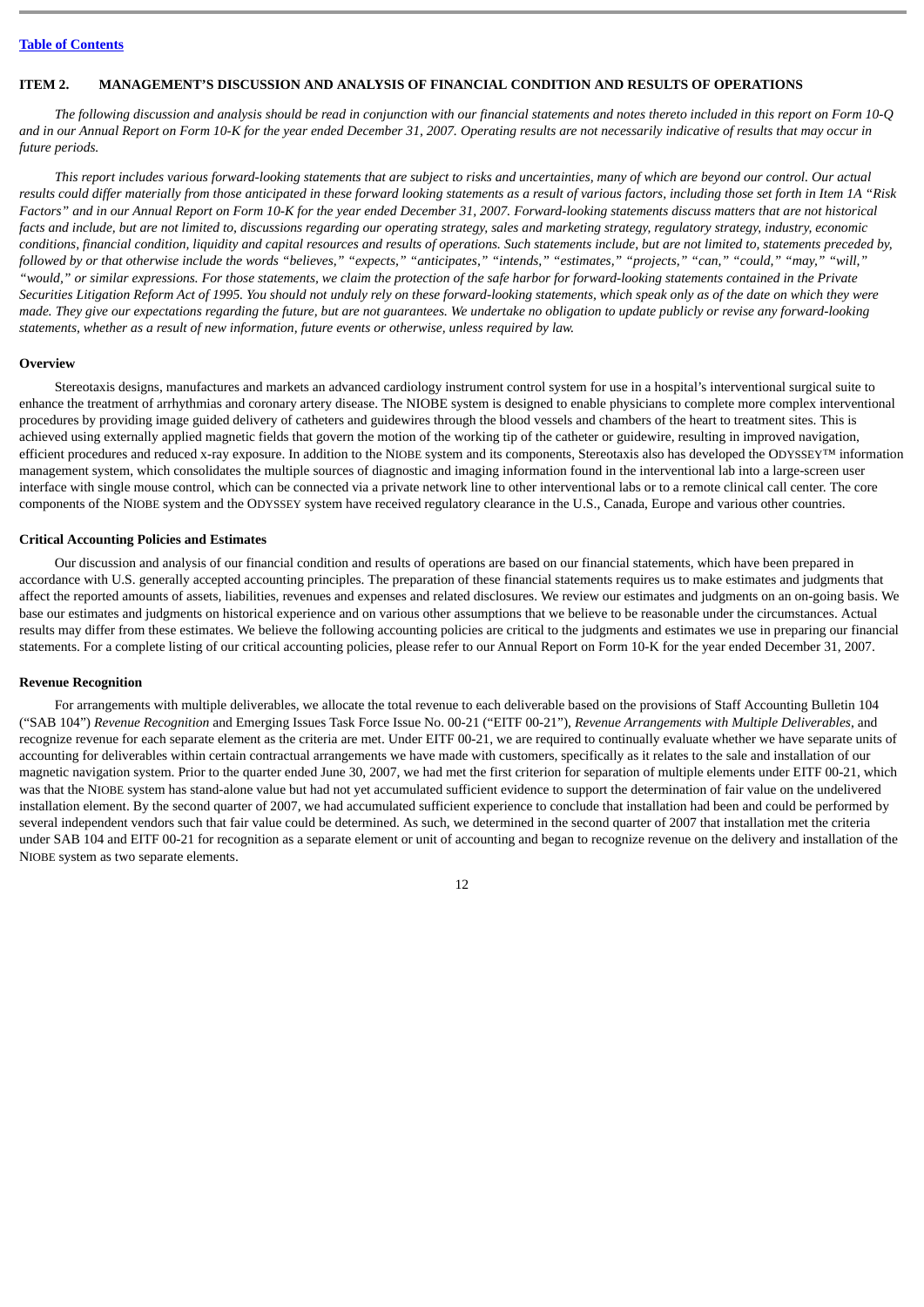Under our revenue recognition policy, revenue for system sales is recognized for the portion of sales price due upon delivery, provided delivery has occurred, title has passed, there are no uncertainties regarding acceptance, persuasive evidence of an arrangement exists, the sales price is fixed and determinable, and collection of the related receivable is reasonably assured. The greater of fair market value or the amount of the sales price due upon installation is recognized as revenue when the standard installation process is complete. When installation is the responsibility of the customer, revenue from system sales is recognized upon shipment since such arrangements do not include an installation element or right of return privileges. If uncertainties exist regarding collectability, we recognize revenue when those uncertainties are resolved. Amounts collected prior to satisfying the above revenue recognition criteria are reflected as deferred revenue. Revenue from services and license fees, whether sold individually or as a separate unit of accounting in a multi-element arrangement, is deferred and amortized over the service or license fee period, which is typically one year. Revenue from services is derived primarily from the sale of annual product maintenance plans. We recognize revenue from disposable device sales or accessories upon shipment and an appropriate reserve for returns is established. The return reserve, which is applicable only to disposable devices, is estimated based on historical experience which is periodically reviewed and updated as necessary. In the past, changes in estimate have had only a de minimus affect on revenue recognized in the period. The Company believes that the estimate is not likely to change significantly in the future.

#### **Results of Operations**

#### *Comparison of the Three Months Ended March 31, 2008 and 2007*

*Revenue*. Revenue decreased from \$9.2 million for the three months ended March 31, 2007 to \$7.0 million for the three months ended March 31, 2008, a decrease of approximately 23%. Revenue from the sale of systems decreased from \$7.2 million to \$4.4 million, a decrease of approximately 39% because of a decrease in the number of systems delivered from six to four. Revenue from sales of disposable interventional devices, service and accessories increased to \$2.7 million for the three months ended March 31, 2008 from \$2.0 million for the three months ended March 31, 2007, an increase of approximately 36%. This increase was principally attributable to the increased base of installed systems.

Purchase orders and other commitments for our magnetic navigation system and integrated cath lab display were approximately \$66 million at March 31, 2008. We do not include orders for disposables, service or other accessories in the backlog data. Backlog includes amounts withheld at the time of revenue recognition which will included in revenue in the future when the related obligations are completed. There can be no assurance that we will recognize revenue in any particular period or at all because some of our purchase orders and other commitments are subject to contingencies that are outside our control. In addition, these orders and commitments may be revised, modified or cancelled, either by their express terms, as a result of negotiations, or by project changes or delays.

*Cost of Revenue*. Cost of revenue decreased from \$3.3 million for the three months ended March 31, 2007 to \$2.4 million for the three months ended March 31, 2008, a decrease of approximately 25%. Cost of revenue for systems sold decreased from \$2.5 million for the three months ended March 31, 2007 to \$1.9 million for the three months ended March 31, 2008 primarily due to the fewer number of systems sold.

*Research and Development Expenses*. Research and development expenses decreased from \$5.7 million for the three months ended March 31, 2007 to \$4.7 million for the three months ended March 31, 2008, a decrease of approximately 17%. The decrease was due principally to a decrease in development related to new product introductions and device development.

*General and Administrative Expenses*. General and administrative expenses include our regulatory, training, clinical and general management expenses. General and administrative expenses increased to \$5.5 million from \$4.9 million for the three months ended March 31, 2008 and 2007, respectively, an increase of approximately 11%. The increase was due primarily to increased compensation and related costs related to the expansion of our European operations and training.

*Sales and Marketing Expenses*. Sales and marketing expenses increased to \$7.7 million for the three months ended March 31, 2008 from \$6.1 million for the three months ended March 31, 2007, an increase of approximately 26%. The increase related primarily to increased salary, benefits and travel expenses associated with expanded sales headcount and expanded marketing programs.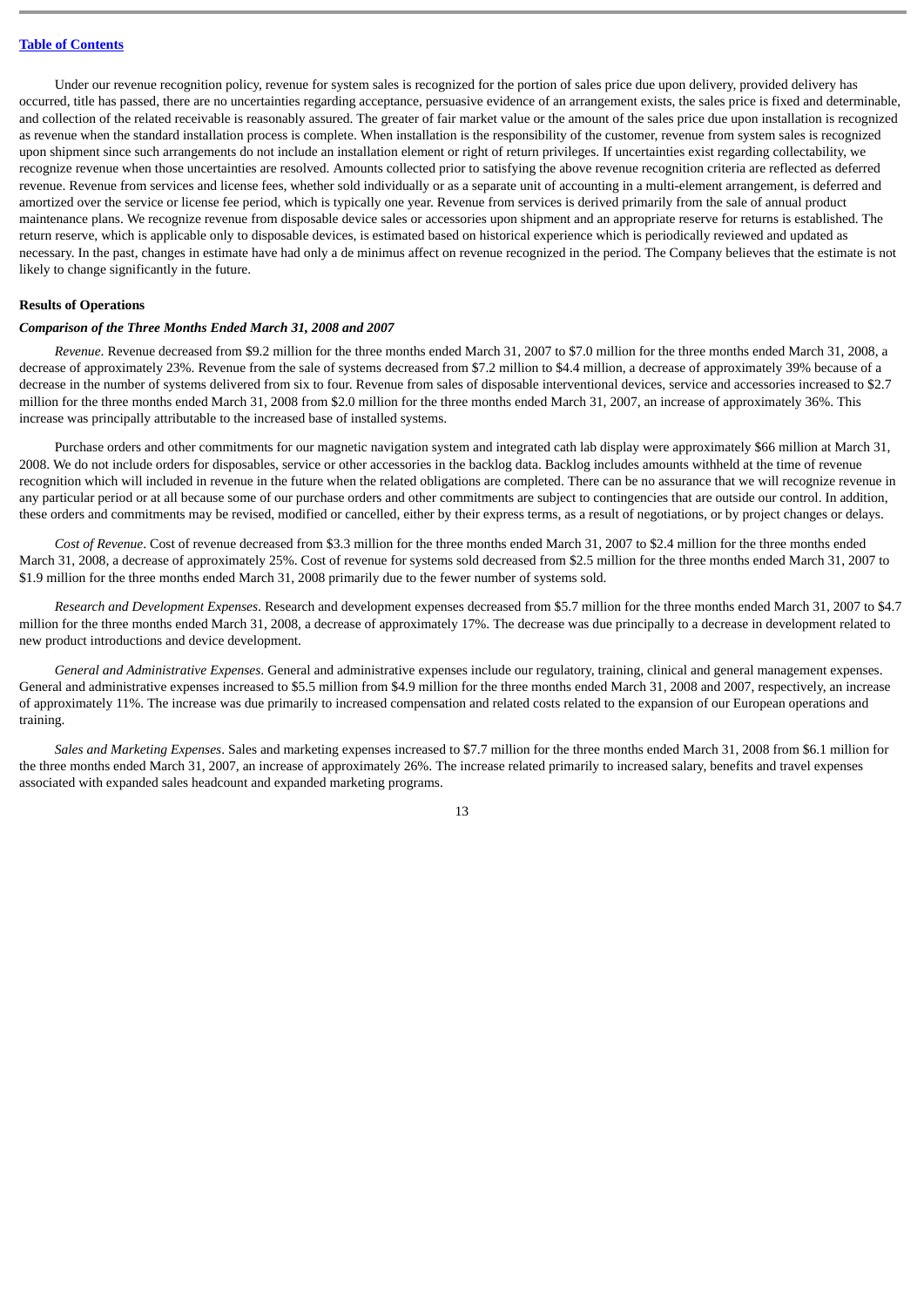*Interest Income*. Interest income decreased to \$108,000 for the three months ended March 31, 2008 from \$382,000 for the three months ended March 31, 2007, a decrease of approximately 72% principally due to lower invested balances.

*Interest Expense*. Interest expense increased to \$403,000 for the three months ended March 31, 2008 from \$80,000 for the three months ended March 31, 2007, primarily due to the amortization of warrant expense during 2008 related to the affiliate line of credit and higher average outstanding balances due on our loans during 2008.

#### **Liquidity and Capital Resources**

Liquidity refers to the liquid financial assets available to fund our business operations and pay for near-term obligations. These liquid financial assets consist of cash and cash equivalents, as well as investments. In addition to our cash and cash equivalent balances, we maintained \$0.5 million of investments in auction rate securities at March 31, 2008 and \$6.6 million of investments in commercial paper and auction rate securities at December 31, 2007. At March 31, 2008, we had working capital of approximately \$7.2 million, compared to \$21.9 million at December 31, 2007.

The following table summarizes our cash flow by operating, investing and financing activities for each of three month periods ended March 31, 2008 and 2007 (in thousands):

|                                            |             | <b>Three Months Ended</b><br>March 31. |  |
|--------------------------------------------|-------------|----------------------------------------|--|
|                                            | 2008        | 2007                                   |  |
| Cash Flow (used in) operating activities   | \$(12, 441) | \$ (6,288)                             |  |
| Cash Flow provided by investing activities | 5.987       | \$17,136                               |  |
| Cash Flow provided by financing activities | 405         | \$20,387                               |  |

*Net cash used in operating activities*. We used approximately \$12.4 million and \$6.3 million of cash for operating activities during the three months ended March 31, 2008 and 2007, respectively, primarily as a result of operations during these periods. During the three months ended March 31, 2008, we used approximately \$0.9 million to fund operating assets and liabilities. We generated approximately \$2.6 million from operating assets and liabilities during the three months ended March 31, 2007.

*Net cash provided by investing activities*. We generated approximately \$6.0 and \$17.1 million of cash from investing activities during the three months ended March 31, 2008 and 2007, respectively, principally from the maturity of investments. We used approximately \$0.2 million and \$1.6 million of cash for the purchase of equipment during the three months ended March 31, 2008 and 2007, respectively.

*Net cash provided by financing activities*. We generated approximately \$20.4 million from financing activities during the three months ended March 31, 2007 primarily from the proceeds of our common stock offering in the first quarter of 2007. For the three months ended March 31, 2008 we received approximately \$655,000 from the exercise of stock options offset by amounts repaid under our equipment loan agreements.

#### *Line of Credit*

In February 2008, we entered into a Note and Warrant Purchase Agreement with two of our shareholders pursuant to which those shareholders agreed to loan the Company up to an aggregate of \$20 million. These funds can be drawn at our election, would be unsecured and subordinated to any bank debt, and would be due at a maturity date in February 2009. The shareholders also agreed to guarantee advances made to the Company pursuant to the credit agreement with our primary lending bank. The financing commitment from the shareholders is subject to a 90 day extension, solely at our option, providing for an extended maturity date of May 2009. We issued warrants to purchase 572,246 shares of our common stock at an exercise price of \$6.99 to the shareholders in exchange for the financing commitment. The warrants were exercisable immediately upon grant and expire five years from the date of grant. To the extent such warrants are exercised on a cash basis, we will receive proceeds from the exercise of such warrants; however, we will not receive the proceeds from any sales of the underlying shares by the shareholders. If we elect to extend the commitment period or the maturity date, we will be required to issue an additional 143,062 of the five-year warrants at the same exercise price.

In conjunction with this transaction, we entered into a loan modification agreement with our primary lender to increase the maximum borrowing capacity from \$25 million to \$30 million subject to a borrowing base of qualifying accounts receivable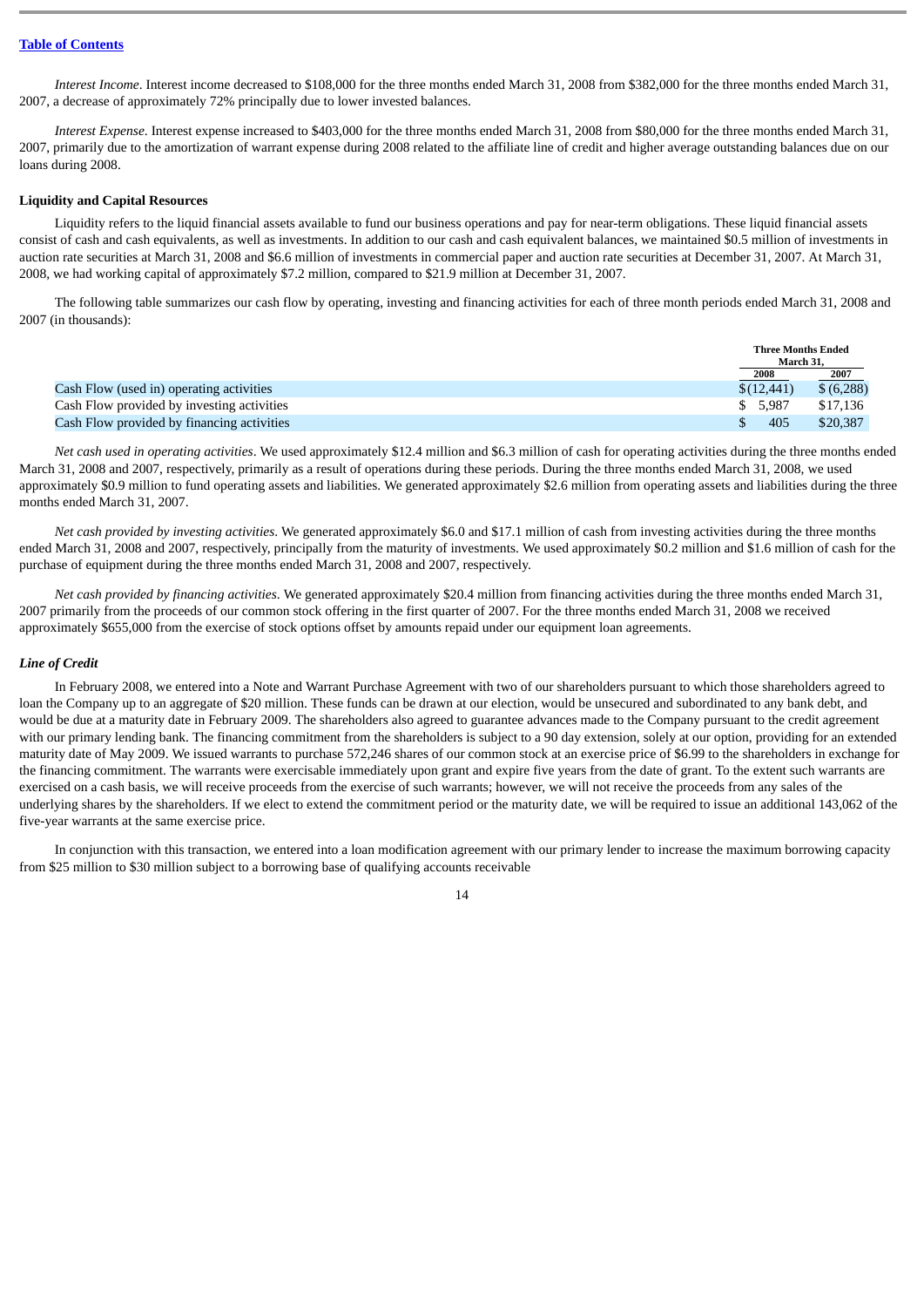and inventory, with up to \$10 million available under the line supported by these guarantees. Under the revised facility we are required to maintain a minimum "tangible net worth" as defined in the agreement of at least \$5 million at the end of any calendar quarter during the term of the agreement, with lesser amounts required at non-quarter month ends. The revolving line of credit under the loan agreement matures in March 2009 and the interest rate is calculated at a floating per annum rate equal to the greater of the lender's prime rate or 6%. The loan agreement is secured by substantially all of our assets and includes customary affirmative, negative and financial covenants. For example, we are restricted from incurring additional debt, disposing of or pledging our assets, entering into merger or acquisition agreements, making certain investments, allowing fundamental changes to our business, ownership, management or business locations, and from making certain payments in respect of stock or other ownership interests, such as dividends and stock repurchases. We are also required under the loan agreements to maintain our primary operating account and the majority of our cash and investment balances in accounts with the lender. As of March 31, 2008, we had \$5.0 million outstanding under our working capital line of credit and had an unused line of approximately \$25.0 million with borrowing capacity, including amounts already drawn, of approximately \$11.1 million, based on qualifying receivables and inventory balances. As of March 31, 2008, we had aggregate outstanding balances of approximately \$1.7 million under our two equipment loan agreements. As of March 31, 2008, we are in compliance with all covenants of this agreement.

#### *Shelf Registration*

In August 2006, we filed a universal shelf registration statement for the issuance and sale from time to time to the public of up to \$75 million in securities, including debt, preferred stock, common stock and warrants. The shelf registration was declared effective by the SEC in September 2006. In March 2007, we completed an offering of 1,919,000 shares of our common stock at \$10.50 per share pursuant to the shelf registration. In conjunction with this transaction, we received approximately \$20.1 million in net proceeds after deducting offering expenses. As a result, we have approximately \$55 million of remaining availability under the shelf registration statement. In addition, we filed a registration statement relating to the exercise of warrants previously issued in various private financings. To the extent such warrants are exercised on a cash basis, we will receive proceeds from the exercise of such warrants; however, we will not receive the proceeds from any re-sales of the underlying shares.

#### *Cash flow*

We expect to have negative cash flow from operations through 2008. Throughout 2008, we expect to continue the development and commercialization of our existing products and our research and development programs and the advancement of new products into clinical development. We expect that our research and development expenditures will decrease in 2008 and our selling, general and administrative expenses will continue to increase in order to support our product commercialization efforts. Until we can generate significant cash flow from our operations, we expect to continue to fund our operations with existing cash resources that were primarily generated from the proceeds of our public offerings, private sales of our equity securities and working capital and equipment financing loans. In the future, we may finance cash needs through the sale of other equity securities, strategic collaboration agreements and debt financings. We cannot accurately predict the timing and amount of our utilization of capital, which will depend on a number of factors outside of our control.

While we believe our existing cash, cash equivalents and investments, and borrowing facilities will be sufficient to fund our operating expenses and capital equipment requirements through the next 12 months, we cannot assure you that we will not require additional financing before that time. We also cannot assure you that such additional financing will be available on a timely basis on terms acceptable to us or at all, or that such financing will not be dilutive to our stockholders. If adequate funds are not available to us, we could be required to delay development or commercialization of new products, to license to third parties the rights to commercialize products or technologies that we would otherwise seek to commercialize ourselves or to reduce the sales, marketing, customer support or other resources devoted to our products, any of which could have a material adverse effect on our business, financial condition and results of operations.

#### **Off-Balance Sheet Arrangements**

We do not currently have, nor have we ever had, any relationships with unconsolidated entities or financial partnerships, such as entities often referred to as structured finance or special purpose entities, which would have been established for the purpose of facilitating off-balance sheet arrangements or other contractually narrow or limited purposes. In addition, we do not engage in trading activities involving non-exchange traded contracts. As a result, we are not materially exposed to any financing, liquidity, market or credit risk that could arise if we had engaged in these relationships.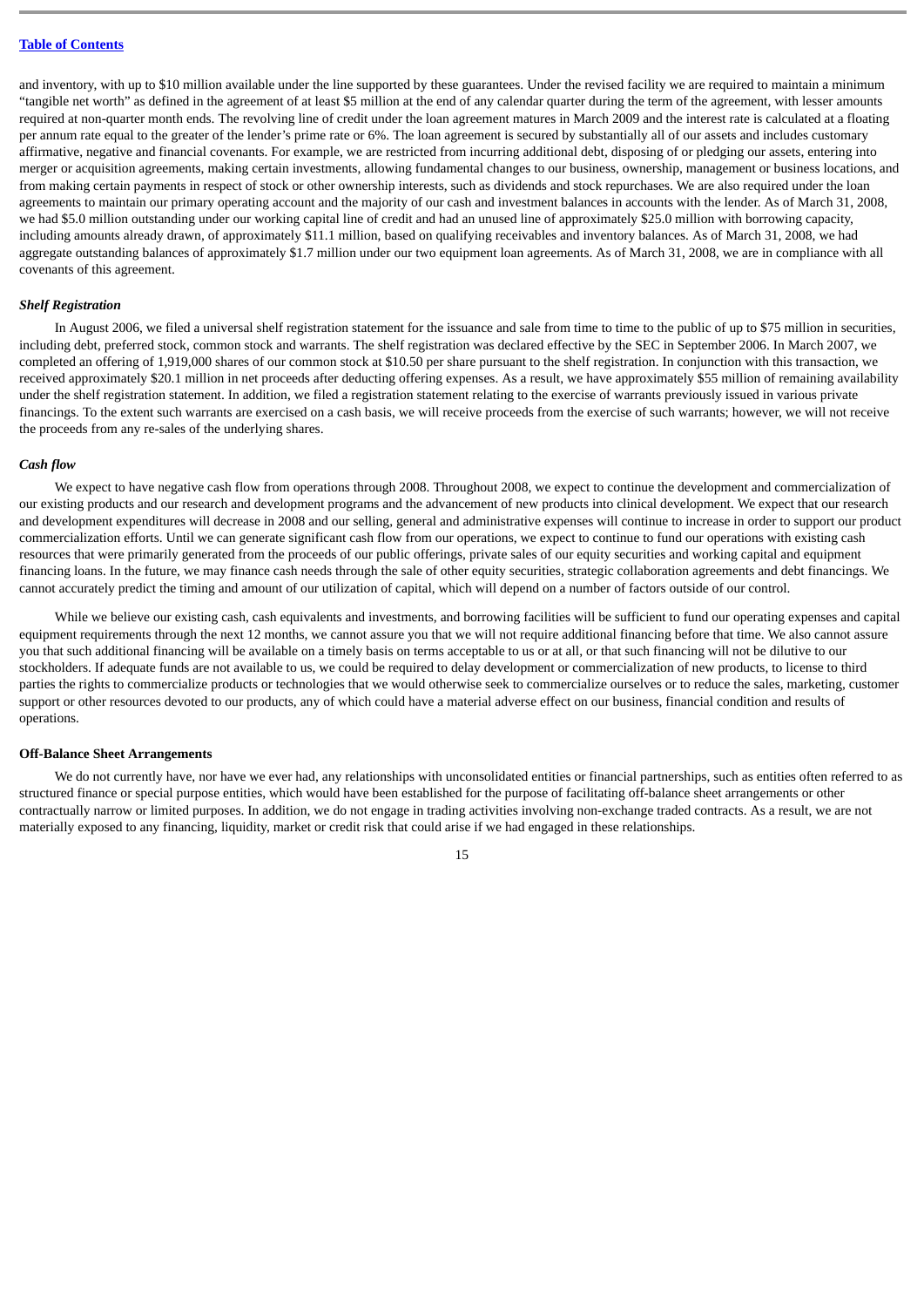#### <span id="page-15-0"></span>**ITEM 3. QUANTITATIVE AND QUALITATIVE DISCLOSURES ABOUT MARKET RISK**

We have exposure to currency fluctuations. We operate mainly in the U.S., Europe and Asia and we expect to continue to sell our products both within and outside of the U.S. We expect to transact this business primarily in U.S. dollars and in Euros, although we may transact business in other currencies to a lesser extent. Future fluctuations in the value of these currencies may affect the price competitiveness of our products. In addition, because we have a relatively long installation cycle for our systems, we will be subject to risk of currency fluctuations between the time we execute a purchase order and the time we deliver a system and collect payments under the order, which could adversely affect our operating margins. We have not hedged exposures in foreign currencies or entered into any other derivative instruments. As a result, we will be exposed to some exchange risks for foreign currencies. For example, if the Euro currency exchange rate were to fluctuate by 10%, we believe that our revenues could be affected by as much as 2 to 3%.

We have exposure to market risk related to our investments, particularly auction rate securities. At March 31, 2008 we held approximately \$500,000 in auction rate securities against which we have taken a \$32,000 impairment charge. Auction rate securities are private placement securities with long-term maturities for which the interest rates are reset through a Dutch auction each month. We only invest in auction rate securities with AAA/Aaa ratings at the time of purchase. Although the monthly auctions have historically provided a liquid market for these securities, the recent liquidity issues experienced in the auction rate securities market might make it impossible for us to liquidate our holdings or require that we sell the securities at a substantial loss or take an additional impairment charge.

We also have exposure to interest rate risk related to our investment portfolio and our borrowings. The primary objective of our investment activities is to preserve principal while at the same time maximizing the income we receive from our invested cash without significantly increasing the risk of loss.

Our interest income is sensitive to changes in the general level of U.S. interest rates, particularly since we often invest in short-term debt instruments. We invest our excess cash primarily in U.S. government securities and marketable debt securities of financial institutions and corporations with strong credit ratings. These instruments generally have maturities of two years or less when acquired. We do not utilize derivative financial instruments, derivative commodity instruments or other market risk sensitive instruments, positions or transactions. Accordingly, we believe that while the instruments we hold are subject to changes in the financial standing of the issuer of such securities, we are not subject to any material risks arising from changes in interest rates, foreign currency exchange rates, commodity prices, equity prices or other market changes that affect market risk sensitive instruments.

We do not believe that inflation has had a material adverse impact on our business or operating results during the periods covered by this report.

## <span id="page-15-1"></span>**ITEM 4. CONTROLS AND PROCEDURES**

*Disclosure Controls and Procedures:* The Company's management, with the participation of the Company's Chief Executive Officer and Chief Financial Officer, has evaluated the effectiveness of the Company's disclosure controls and procedures (as such term is defined in Rules 13a-15(e) and 15d-15(e) under the Securities Exchange Act of 1934, as amended (the "Exchange Act")), as of the end of the period covered by this report. Any controls and procedures, no matter how well designed and operated, can provide only reasonable assurance of achieving the desired control objectives, and management is required to apply its judgment in evaluating the cost-benefit relationship of possible controls and procedures. Based on such evaluation, the Company's Chief Executive Officer and Chief Financial Officer have concluded that, as of the end of such period, the Company's disclosure controls and procedures were effective.

*Changes In Internal Control Over Financial Reporting:* The Company's management, with the participation of the Company's Chief Executive Officer and Chief Financial Officer, also conducted an evaluation of the Company's internal control over financial reporting to determine whether any changes occurred during the period covered by this report that have materially affected, or are reasonably likely to materially affect, the Company's internal control over financial reporting. Based on that evaluation, there has been no such change during the period covered by this report.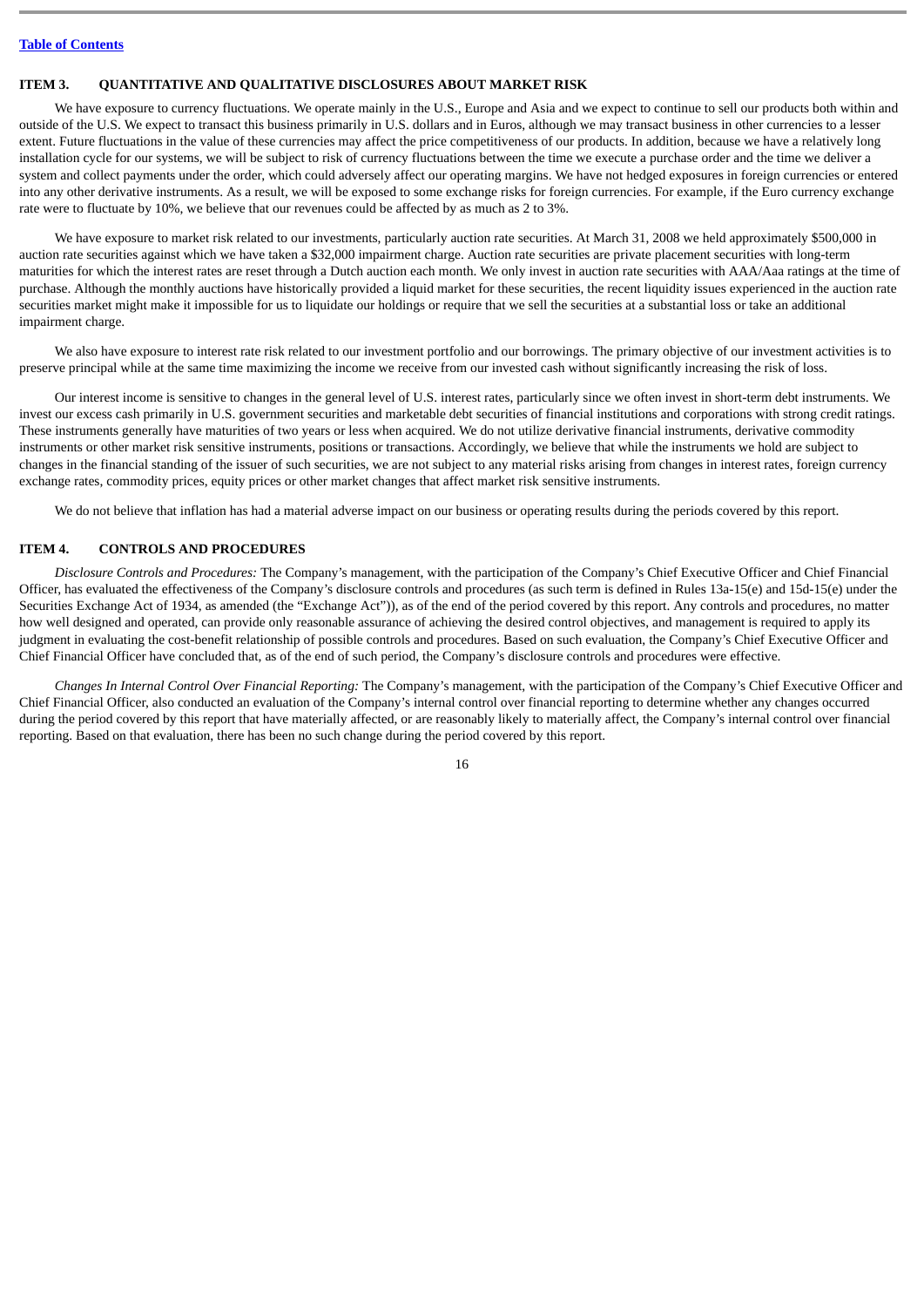#### **STEREOTAXIS, INC. PART II – OTHER INFORMATION**

## <span id="page-16-1"></span><span id="page-16-0"></span>**ITEM 1. LEGAL PROCEEDINGS**

We are involved from time to time in various lawsuits and claims arising in the ordinary course of business. Although the outcomes of these lawsuits and claims are uncertain, we do not believe any of them will have a material adverse effect on our business, financial condition or results of operations.

## <span id="page-16-2"></span>**ITEM 1A. RISK FACTORS**

There have been no material changes to our risk factors as disclosed in our Annual Report on Form 10-K for the year ended December 31, 2007 (as filed with the SEC on March 17, 2008).

#### <span id="page-16-3"></span>**ITEM 2. UNREGISTERED SALES OF EQUITY SECURITIES AND USE OF PROCEEDS**

As previously reported on Form 8-K, during the quarter ended March 31, 2008, the Company issued warrants to purchase an aggregate of 572,246 shares of its common stock at an exercise price of \$6.99 per share in connection with a loan agreement pursuant to which affiliates two of the Company's current shareholders, Sanderling Venture Partners and Alafi Capital (the "Lenders"), committed to loan the Company an aggregate of \$20 million. The warrants will be exercisable for a period expiring five years from the date of grant. If the loan commitment or the maturity date of any loan drawn under the loan is extended pursuant to the terms of the loan agreement, the Company will be obligated to issue an additional 143,062 five-year common stock warrants at the same exercise price.

The issuance of warrants was made without any public solicitation to a total of four accredited investors who acquired the warrants for investment purposes only. The investors had access to complete information about the Company and were deemed capable of evaluating the merits and risks of this investment. The securities were issued pursuant to the private placement exemption provided by Section 4(2) of the Securities Act of 1933 ("Securities Act"). These warrants and the shares issuable upon exercise will be deemed to be "restricted securities" as defined in Rule 144 under the Securities Act and will bear a legend stating the restrictions on resale. Any funds raised from the exercise of the warrants will be utilized by the Company for general corporate purposes.

#### <span id="page-16-4"></span>**ITEM 3. DEFAULTS UPON SENIOR SECURITIES**

None.

## <span id="page-16-5"></span>**ITEM 4. SUBMISSION OF MATTERS TO A VOTE OF SECURITY HOLDERS**

None.

#### <span id="page-16-6"></span>**ITEM 5. OTHER INFORMATION**

None.

## <span id="page-16-7"></span>**ITEM 6. EXHIBITS AND REPORTS ON FORM 8-K**

(a) Exhibits: See Exhibit Index herein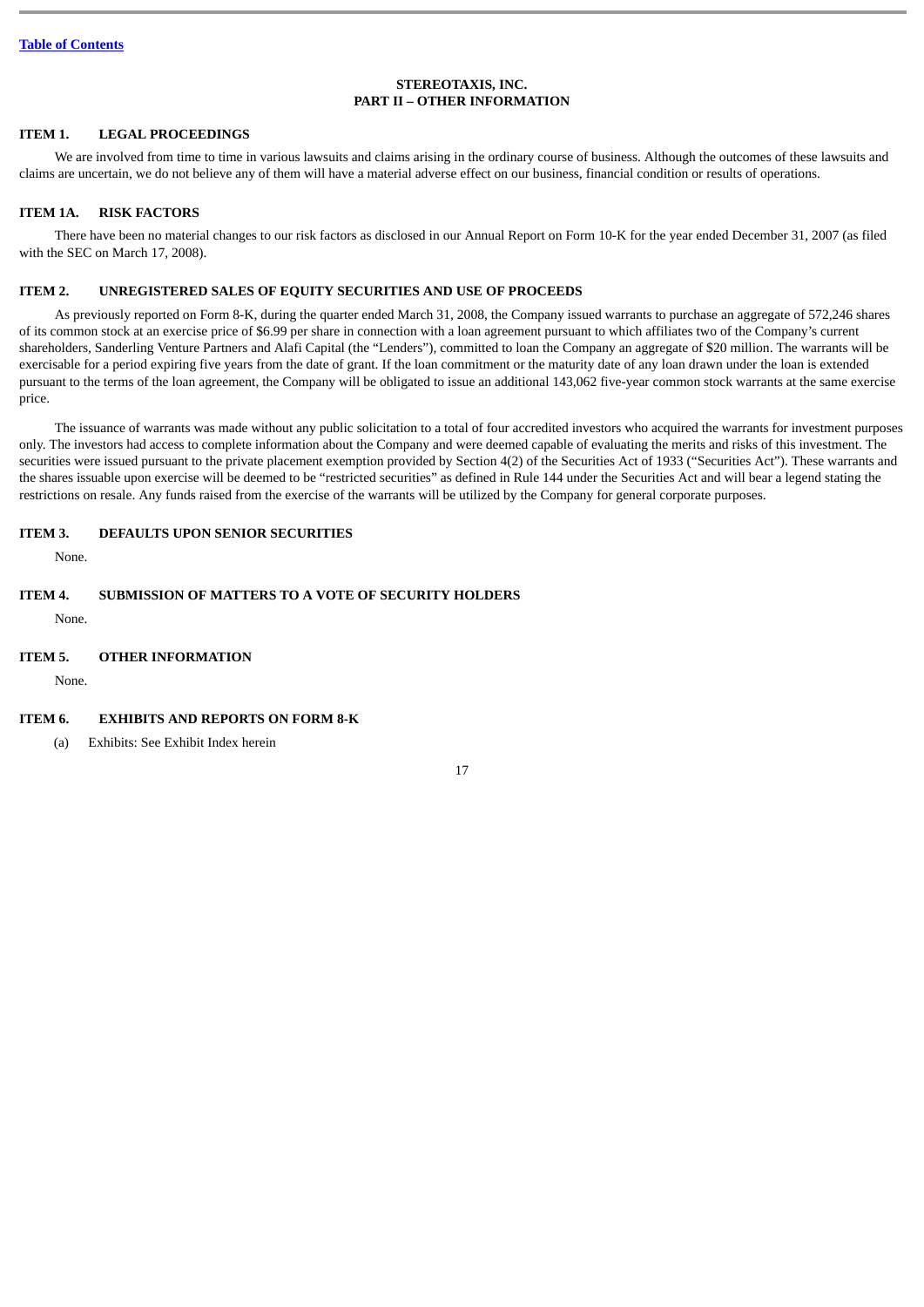## **STEREOTAXIS, INC. SIGNATURES**

<span id="page-17-0"></span>Pursuant to the requirements of the Securities Exchange Act of 1934, the Registrant has duly caused this report to be signed on its behalf by the undersigned thereunto duly authorized.

Date: May 9, 2008 By: /s/ James M. Stolze

STEREOTAXIS, INC. (Registrant)

Date: May 9, 2008 By: /s/ Bevil J. Hogg

Bevil J. Hogg, Chief Executive Officer

James M. Stolze, Vice President and Chief Financial Officer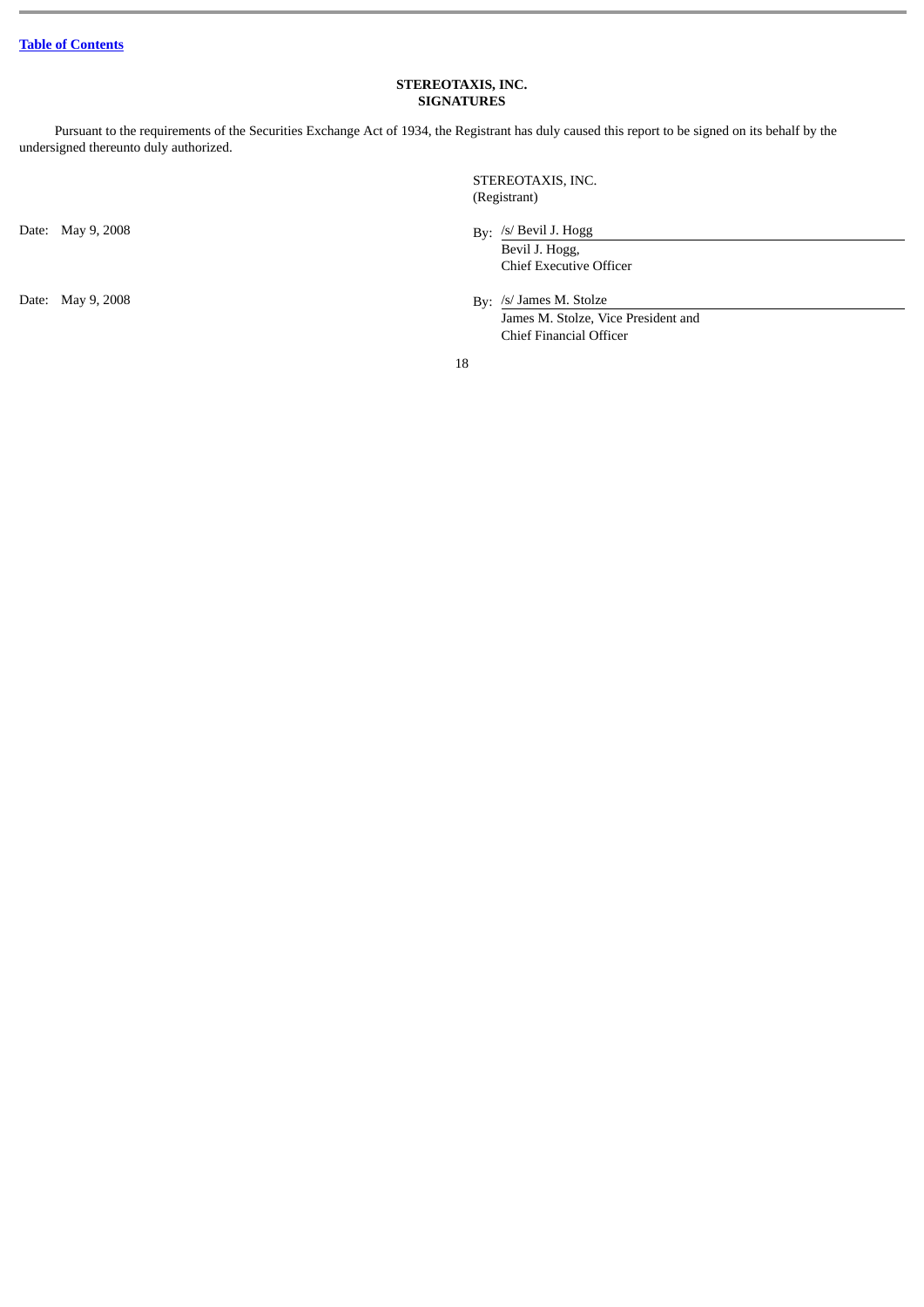## **EXHIBIT INDEX**

<span id="page-18-0"></span>**<u>Number</u> Description**<br>**B Restated C** Restated Certificate of Incorporation of the Company

3.2(1) Restated Bylaws of the Company

10.1 Employment Agreement dated February 1, 2008 between Kevin Shifrin and Registrant

31.1 Rule 13a-14(a)/15d-14(a) Certification (pursuant to Section 302 of the Sarbanes-Oxley Act of 2002, executed by Chief Executive Officer).

31.2 Rule 13a-14(a)/15d-14(a) Certification (pursuant to Section 302 of the Sarbanes-Oxley Act of 2002, executed by Chief Financial Officer).

32.1 Section 1350 Certification (pursuant to Section 906 of the Sarbanes-Oxley Act of 2002, executed by Chief Executive Officer).

32.2 Section 1350 Certification (pursuant to Section 906 of the Sarbanes-Oxley Act of 2002, executed by Chief Financial Officer).

(1) This exhibit was previously filed as an exhibit to the Registrant's Quarterly Report on Form 10-Q for the quarter ended March 31, 2004 (filed November 12, 2004) (File No. 000-50884), and is incorporated herein by reference.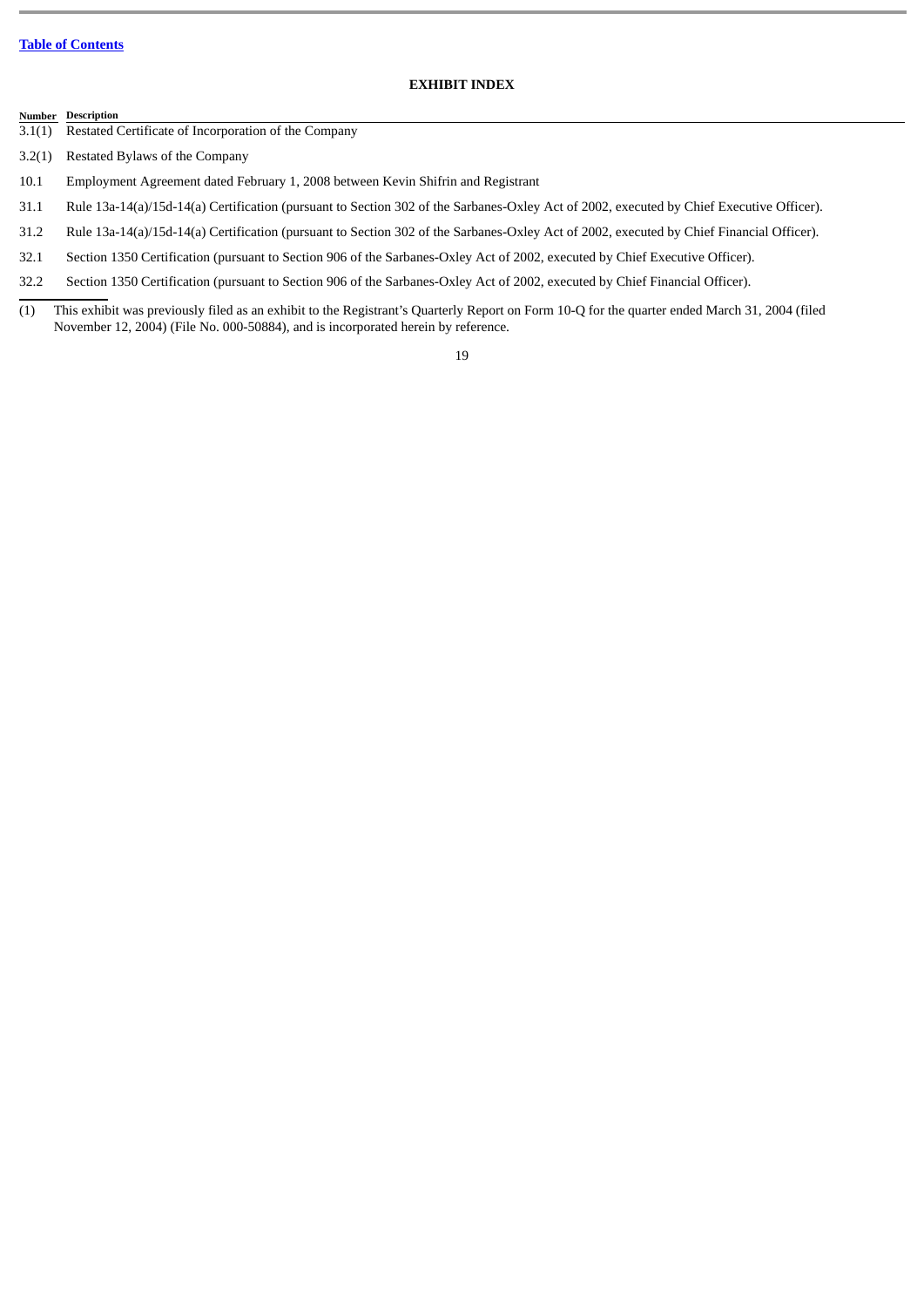

DIGITAL SOLUTIONS FOR INTERVENTIONAL MEDICINE

January 31, 2008

Kevin Shifrin 4264 North Morning Dove Circle Mesa, Arizona 85207

Dear Kevin:

I am pleased to extend you an offer to join Stereotaxis as Senior Vice President, Global Marketing and Strategic Planning. Your position will be located in our St. Louis, MO facility. This letter outlines the terms of your employment offer.

Your annualized base salary will be \$270,000 payable semi-monthly. You will be eligible to participate in the Corporate Bonus Plan with a bonus potential of up to 50% of your base salary based upon achieving specific corporate and individual objectives (see attached draft of 2008 Corporate Objectives). You will be eligible for a full year of participation assuming a start date of March 15, 2008 or earlier.

You will also receive a gross lump sum signing bonus of \$50,000 (less all required deductions) payable after 60 days of continuous employment with the Company. The payment will be processed in accordance with the Company's regular payroll schedule. This bonus will be subject to recovery should you voluntarily resign within one year of employment.

As per our discussion, this letter confirms that Management has a goal for 2009 to move toward a greater emphasis on cash incentives as a part of total compensation for its senior management team. Your position will be included in any changes that are implemented. Please understand that such changes are subject to Board approval.

Additionally, I will recommend that the Board of Directors grant you 25,000 Performance Based Restricted shares of the Company's stock at its next regular meeting. Performance Based Restricted shares shall vest as specific corporate performance goals are achieved per the attached Performance Share summary which includes the goals*.* There are no time limitations on vesting. However, if any of the performance criteria are not met on or before June 15, 2010, the portion of shares subject to that criteria will be forfeited. All shares shall be subject to the other terms and conditions set forth in the Company's stock option plan and the Performance Share Agreement (see attached agreement). Such grant is subject to the final approval of the Board of Directors.

I will also recommend that the Board of Directors grant you options to purchase up to 125,000 shares of the Company's stock. These options will vest 25% after the first year and then monthly thereafter at the rate of 2.0833% per month such that all rights are available by the end of 4 years from the date of grant. The options will be treated as Incentive Stock Options to the extent allowed under the IRS Code. All shares shall be subject to the other terms and conditions set forth in the Company's stock option plan and the Incentive Stock Option Agreement (see attached agreement)*.* Such grant is subject to the final approval of the Board of Directors.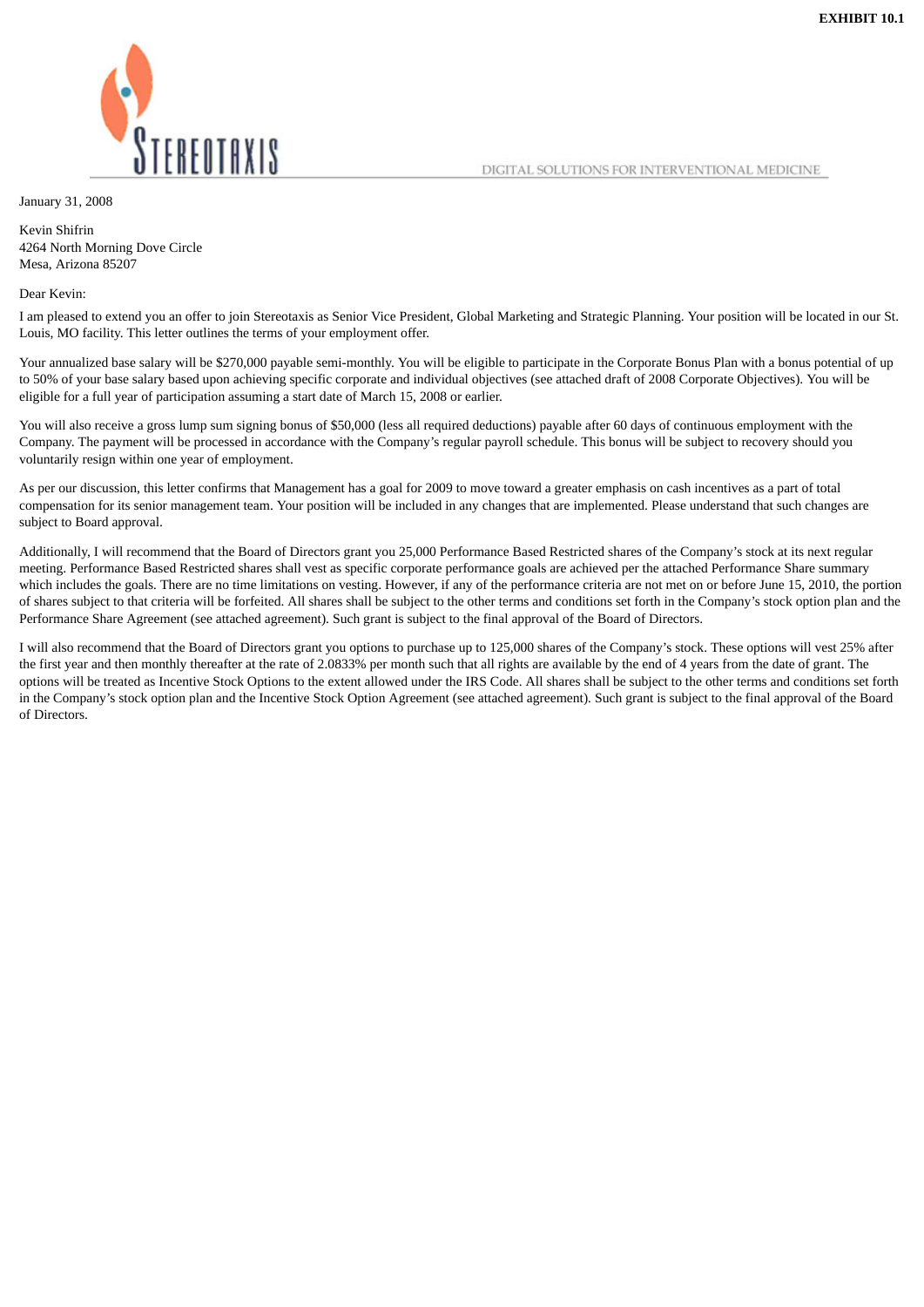Along with this initial grant, you will be eligible for annual equity grants starting in 2009. Any future awards will be based on Company guidelines for your position and your performance. All grants are subject to Board approval.

As you know, this position will ultimately be located in St. Louis, MO and you will be expected to relocate to the St. Louis area in a timely manner. To facilitate your physical relocation, and subject to prior approval, you will be reimbursed for reasonable relocation expenses according to the terms of the attached relocation program. This program includes provisions for the sale of your home, the physical move of your household goods to St. Louis, temporary living for you and your family as well as assistance with the purchase of a home in St. Louis. In addition, any taxable relocation expenses will be grossed up. Any payments made to you or on your behalf with respect to this relocation will be subject to recovery should you voluntarily resign within one year of relocation.

You shall be entitled to the standard benefits (see attached benefit summary) made available by the Company from time to time including medical and dental insurance for you and your family (subject to employee contributions) and paid time off for vacation and sick time (PTO) of fifteen days per year accumulated at a rate of 1.25 days per month.

Stereotaxis is an "at-will" employer, which means that you or Stereotaxis may terminate your employment at any time, with or without cause and without notice. You will be required to execute the Company's standard At-Will-Employment Agreement and Confidentiality and Non-compete Agreement, which includes provisions relating to arbitration of employment disputes. If you are terminated for other than cause you will receive a guarantee of 6 months severance.

By signing this letter, you agree that you are not a party to any employment agreement, non-compete agreement or confidentiality agreement that might be inconsistent with your agreement with Stereotaxis. You must also furnish us with proof that you are authorized to work in the US.

Kevin, we welcome you to Stereotaxis and are enthusiastic about working with you to build our company. This letter contains all the terms and conditions of the Company's offer of employment to you and any previous discussions, understandings or agreements are superseded by this letter. This offer is contingent upon your completion of the Company's standard employment application and the Company's satisfactory completion of its checks on your background. If the foregoing terms are acceptable, please indicate your agreement by signing this letter in the space provided below at your earliest convenience but not later than five days from the date of this letter.

Sincerely,

Mike Kaminski President and COO

ACCEPTED and AGREED this 1<sup>st</sup> day of February of 2008.

My starting date will be the 25<sup>th</sup> day of March 2008.

/s/ Kevin Shifrin

Kevin Shifrin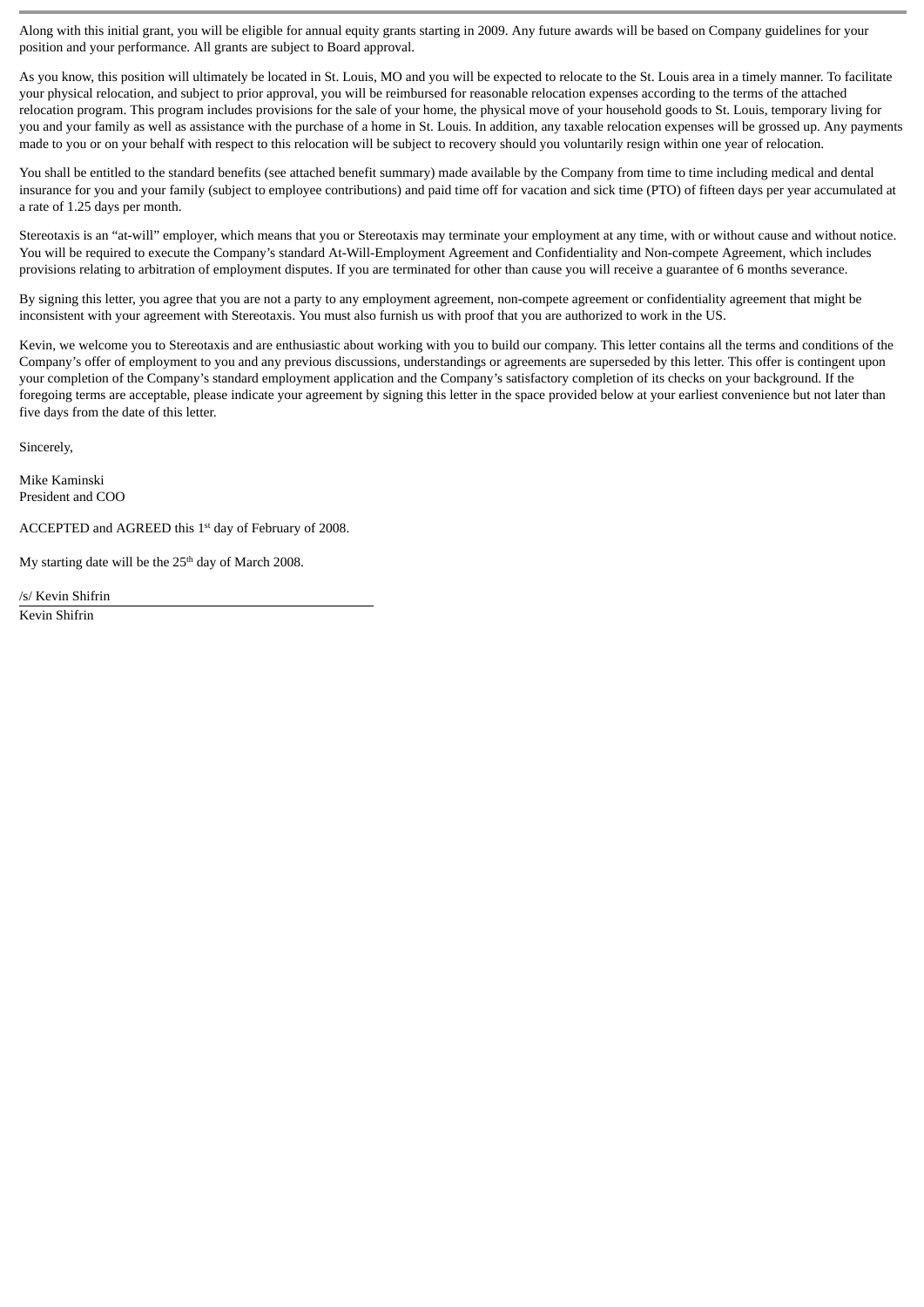#### AT-WILL EMPLOYMENT AGREEMENT

It is understood and agreed that the employment by Stereotaxis, Inc., a Delaware corporation (the "Company" or "Stereotaxis"), of the employee named below ("Employee") shall be subject to the terms and conditions of this At-Will Agreement ("Agreement").

## 1. Position; Base Salary; Incentive Compensation.

Employee shall serve as Senior Vice President, Global Marketing and Strategic Planning or in such other capacity or capacities as Stereotaxis may from time to time direct. Employee shall report to Mike Kaminski, President and COO or such other person as the Company may from time to time direct. Employee's supervisor shall schedule employee's hours of work and Employee's position with the Company is Exempt.

Employee shall be paid according to the terms of his offer letter, or as provided in the future by Employer from time to time in writing. Such payments shall be subject to applicable withholdings and deductions.

## 2. Vacation and Sick Leave Benefits.

Company-paid vacation and sick leave will be governed by the Employee Handbook.

## 3. Company Benefits.

While employed by the Company, Employee shall be entitled to receive the benefits of employment as the Company may offer from time to time. Employee agrees that as a condition of Employee's employment by the Company that Employee will be bound and subject to the terms and conditions of the Company's Employee Handbook. The Employee Handbook may be revised from time to time at the sole discretion of the Company with or without prior notice.

## 4. Attention to Duties; Conflict of Interest.

While employed by the Company, Employee shall devote Employee's full business time, energy and abilities exclusively to the business and interests of Stereotaxis, and shall perform all duties and services in a faithful and diligent manner and to the best of Employee's abilities. Employee shall not, without the Company's prior written consent, render to others, services of any kind for compensation, or engage in any other business activity that would materially interfere with the performance of Employee's duties under this Agreement. Employee represents that Employee has no other outstanding commitments inconsistent with any of the terms of this Agreement or the services to be rendered to Stereotaxis. While employed by the Company, Employee shall not, directly or indirectly, whether as a partner, employee, creditor, shareholder, or otherwise, promote, participate or engage in any activity or other business competitive with the Company's business. Employee shall not invest in any company or business, which competes in any manner with the Company, except that Employee may invest in companies whose securities are listed on the national securities exchanges, provided such investment amounts to less than one (1) per cent of the outstanding equity of the company.

## 5. Proprietary Information and Non-competition.

Employee agrees to be bound by the terms of the Confidentiality and Noncompete Agreement attached as Exhibit A and incorporated by this reference ("Confidentiality and Noncompete Agreement"), and by the rules of confidentiality and prohibitions against competition promulgated by Stereotaxis from time to time.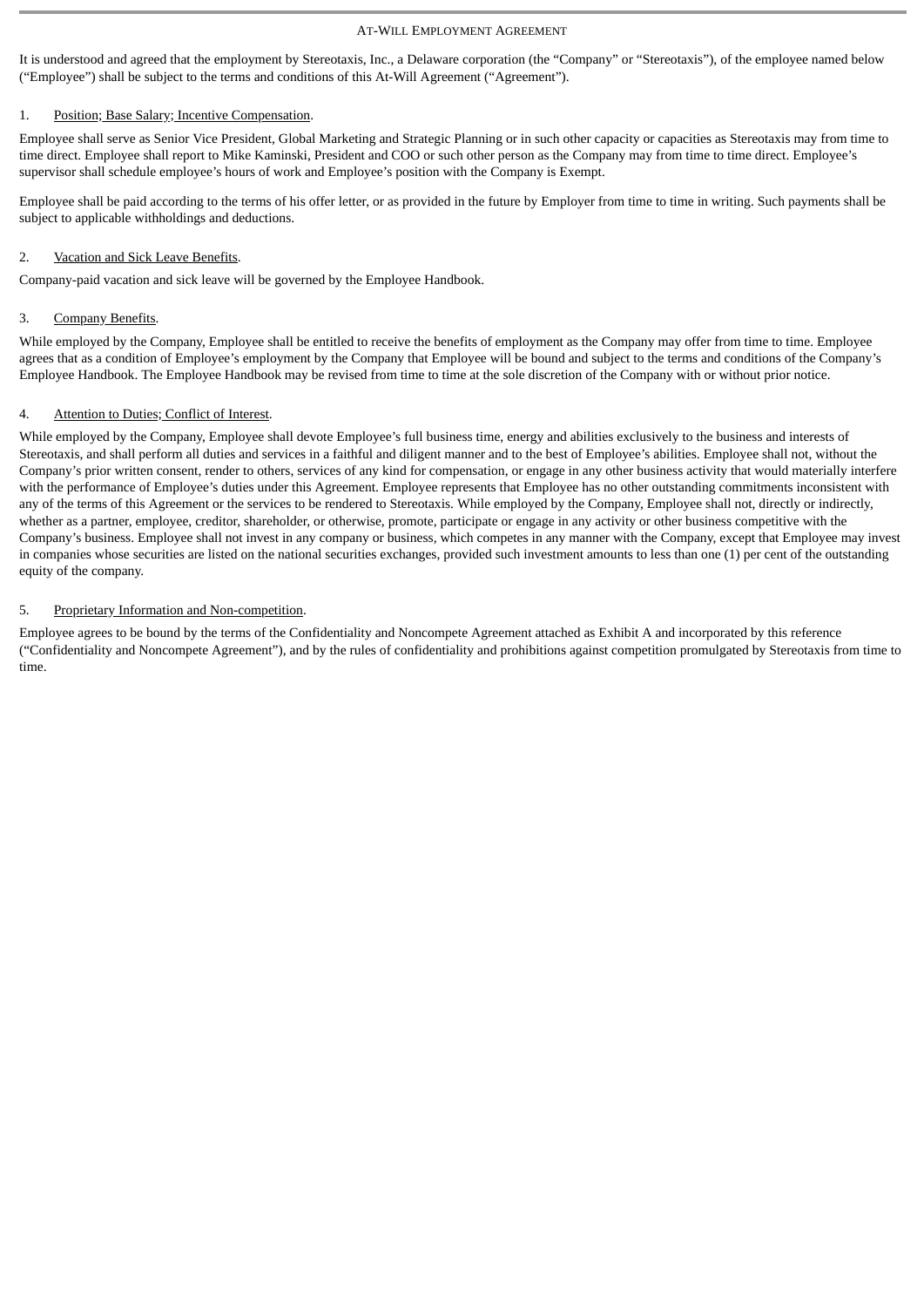## 6. At-Will Employer.

The Company is an "at-will" employer. This means that the Company may terminate Employee's employment at any time, with or without cause, and that Employee may terminate Employee's employment at any time, with our without cause. Stereotaxis makes no promise that Employee's employment will continue for a set period of time, nor is there any promise that it will be terminated only under particular circumstances. No raise or bonus, if any, shall alter Employee's status as an "at-will" employee or create any implied contract of employment. Discussion of possible or potential benefits in future years is not an express or implied promise of continued employment. No manager, supervisor or officer of Stereotaxis has the authority to change Employee's status as an "at-will" employee. The "at-will" nature of the employment relationship with Employee can only be altered by a written agreement signed by each member of the Board of Directors of Stereotaxis. No position within Stereotaxis is considered permanent.

## 7. Binding Arbitration.

Any dispute, claim or controversy with respect to Employee's termination of employment with the Company (whether the termination of employment is voluntary or involuntary), and any dispute, claim or controversy with respect to incidents or events leading to such termination or the method or manner of such termination, and any question of arbitrability hereunder, shall be settled exclusively by arbitration.

Employee and Stereotaxis each waive their constitutional rights to have such matters determined by a jury. Instead of a jury trial, Stereotaxis and Employee shall choose an arbitrator. Arbitration is preferred because, among other reasons, it is quicker, less expensive and less formal than litigation in court. The provisions governing arbitration shall be described in detail in Stereotaxis's Employee Handbook.

The arbitrator shall not have the authority to alter, amend, modify, add to or eliminate any condition or provision of this Agreement, including, but not limited to, the "at-will" nature of the employment relationship. The arbitration shall be held in St. Louis, Missouri. The award of the arbitrator shall be final and binding on the parties. Judgment upon the arbitrator's award may be entered in any court, state or federal, having jurisdiction over the parties. If a written request for arbitration is not made within one (1) year of the date of the alleged wrong or violation, all remedies regarding such alleged wrong or violation shall be waived.

Should any court determine that any provision(s) of this Agreement to arbitrate is void or invalid, the parties specifically intend every other provision of this Agreement to arbitrate to remain enforceable and intact. The parties explicitly and definitely prefer arbitration to recourse to the courts, for the reasons described above, and have prescribed arbitration as their sole and exclusive method of dispute resolution.

## 8. No Inconsistent Obligations.

Employee represents that Employee is not aware of any obligations, legal or otherwise, inconsistent with the terms of this Agreement or Employee's undertakings under this Agreement.

## 9. Miscellaneous.

Stereotaxis may assign this Agreement and Employee's employment to an affiliated entity to which the operations it currently manages are transferred.

No promises or changes in Employee's status as an employee of the Company or any of the terms and conditions of this Agreement can be made unless they are made in writing and approved by the Board of Directors of Stereotaxis. This Agreement and the terms and conditions described in it cannot be changed orally or by any conduct of either Employee or Stereotaxis or any course of dealings between Employee, or another person and Stereotaxis.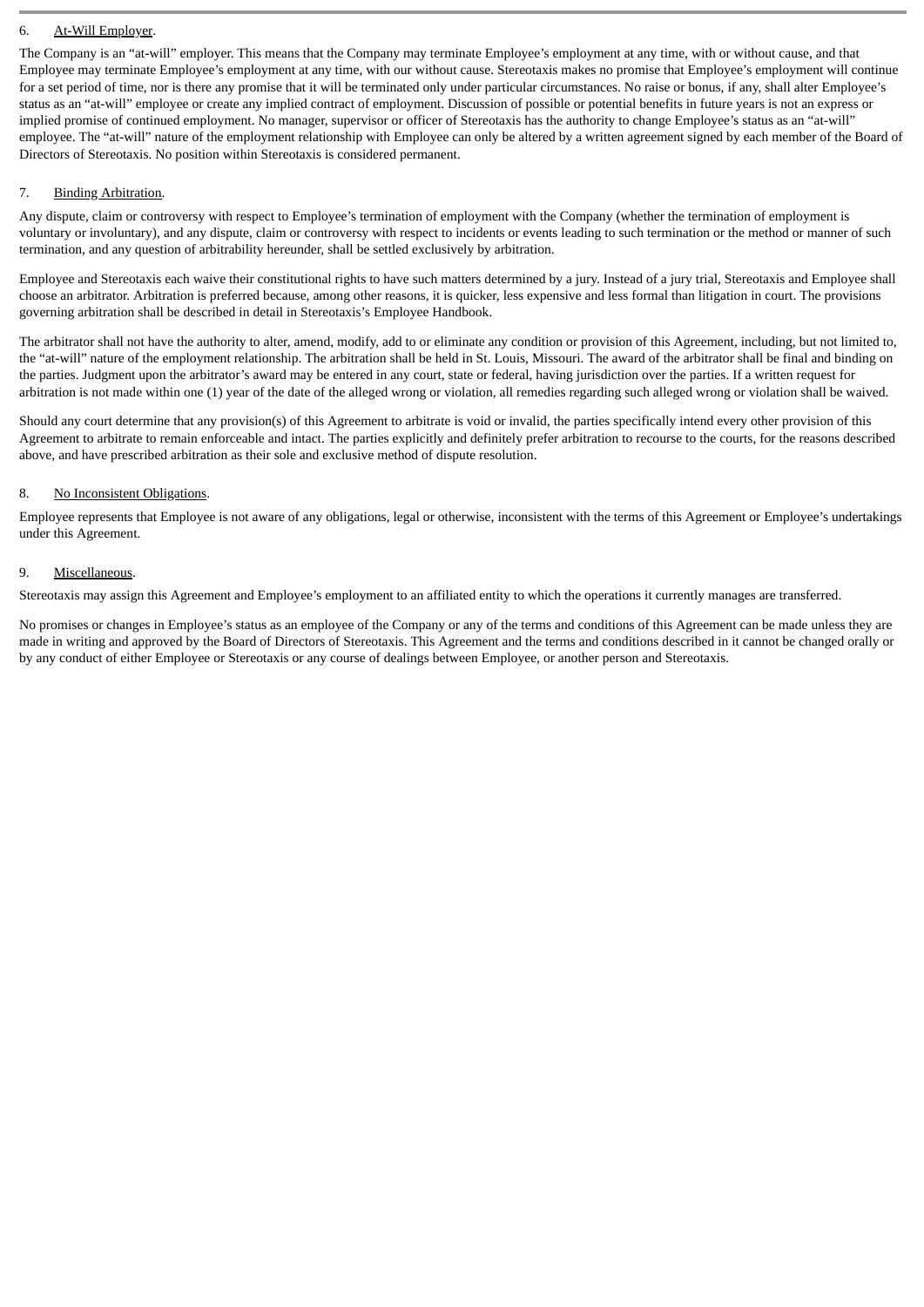Unless otherwise agreed upon in writing by the parties, Employee, after termination of any employment, shall not seek nor accept employment with the Company in the future and the Company is entitled to reject without cause any application for employment with the Company made by Employee, and not hire Employee. Employee agrees that Employee shall have no cause of action against the Company arising out of any such rejection.

This agreement and performance under it, and any suits or special proceedings brought under it, shall be construed in accordance with the laws of the United States of America and the State of Missouri and any arbitration, mediation or other proceeding arising hereunder shall be filed and adjudicated in St. Louis, Missouri.

If any term or condition, or any part of a term or condition, of this Agreement shall prove to be invalid, void or illegal, it shall in no way affect, impair or invalidate any of the other terms or conditions of this Agreement, which shall remain in full force and effect.

The failure of either party to enforce any provision of this Agreement shall not be construed as a waiver of or acquiescence in or to such provision.

The Parties to this Agreement represent and acknowledge that in executing this Agreement they do not rely and have not relied upon any representation or statement made by the other party or the other party's agents, attorneys or representatives regarding the subject matter, basis, or effect of this Agreement or otherwise, other than those specifically stated in this written Agreement. This Agreement shall be interpreted in accordance with the plain meaning of its terms and not strictly for or against any party. This Agreement shall be construed as if each party was its author and each party hereby adopts the language of this Agreement as if it were his, her or its own. The captions to this Agreement and its sections, subsections, tables and exhibits are inserted only for convenience and shall not be construed as part of this Agreement or as a limitation on or broadening of the scope of this Agreement or any section, subsection, table or exhibit.

Employee and Stereotaxis have executed this Agreement and agree to enter into and be bound by the provisions hereof as of 25 March 2008.

THIS CONTRACT CONTAINS A BINDING ARBITRATION PROVISION WHICH MAY BE ENFORCED BY THE PARTIES.

## **Stereotaxis, Inc.**

By: /s/ Sarah Kamp Name: Sarah Kamp Title: Manager, Human Resources

## **Employee**

Signature: /s/ Kevin Shifrin Name: Kevin Shifrin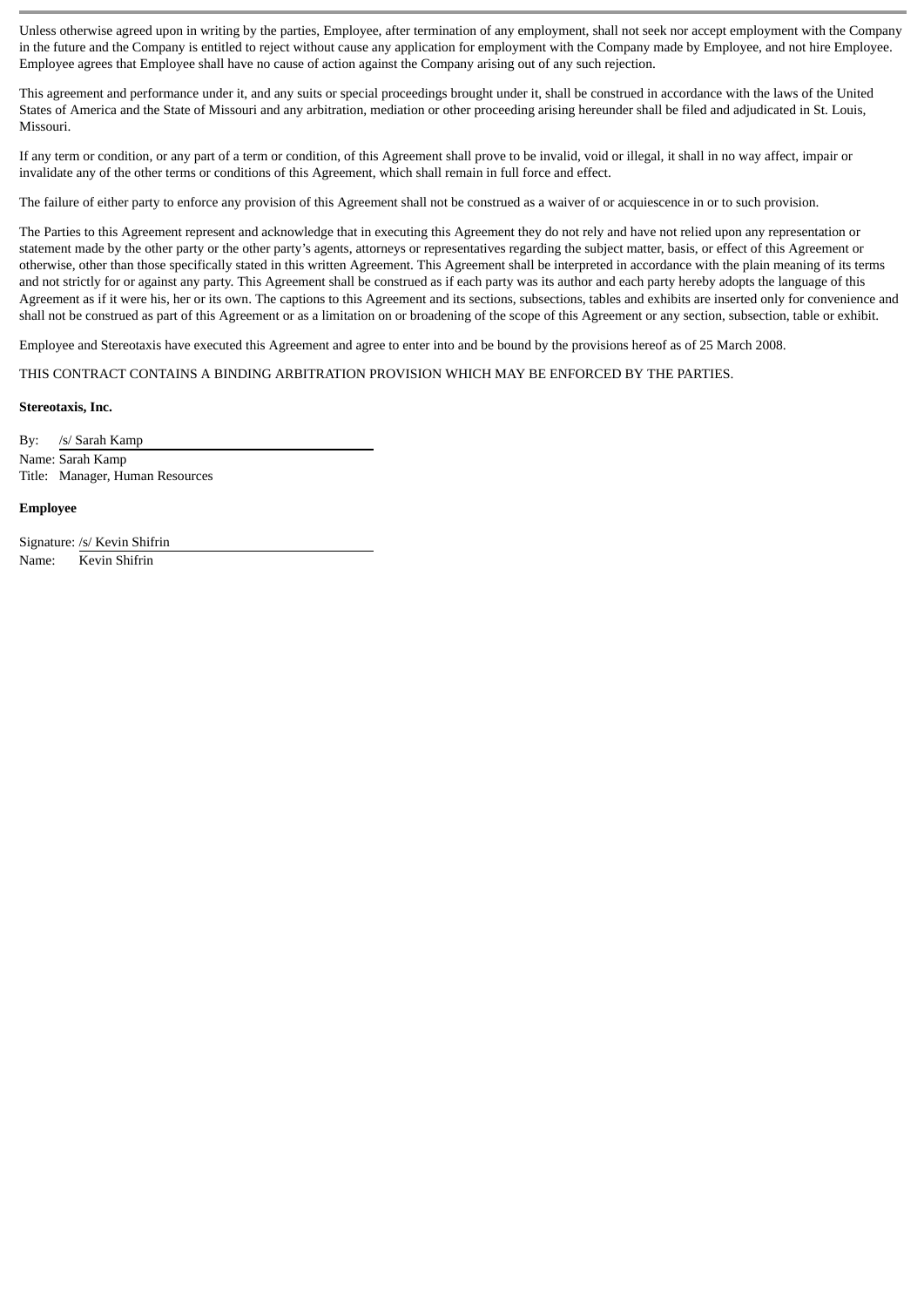#### EXHIBIT A CONFIDENTIALITY AND NONCOMPETE AGREEMENT

This Confidentiality and Noncompete Agreement ("Agreement") is made and entered into this 25th day of March, 2008, by and between Stereotaxis, Inc., a Delaware corporation ("Company"), and Kevin Shifrin, ("Employee").

WHEREAS, Company is engaged in, among other things, the business of research, development, marketing and selling of medical devices and equipment. The Company is headquartered and its principal place of business is located in St. Louis, Missouri;

WHEREAS, Company has expended a great deal of time, money and effort to develop and maintain its proprietary Confidential and Trade Secret Information (as defined herein) which provides it with a significant competitive advantage;

WHEREAS, the success of Company depends to a substantial extent upon the protection of its Confidential and Trade Secret Information and customer goodwill by all of its employees;

WHEREAS, Employee desires to be employed, or to continue to be employed, by Company to provide managerial, administrative, technical and/or sales services for Company; to be eligible for opportunities for advancement within Company and/or compensation increases which otherwise would not be available to Employee; and to be given access to Confidential and Trade Secret Information of Company which is necessary for Employee to perform his or her job, but which Company would not make available to Employee but for Employee's signing and agreeing to abide by the terms of this Agreement as a condition of Employee's employment and continued employment with Company. Employee recognizes and acknowledges that Employee's position with Company has provided and/or will continue to provide Employee with access to Company's Confidential and Trade Secret Information;

WHEREAS, Company compensates its employees to, among other things, develop and preserve goodwill with its customers on Company's behalf and business information for Company's ownership and use;

WHEREAS, If Employee were to leave Company, Company, in all fairness, would need certain protections in order to prevent competitors of Company from gaining an unfair competitive advantage over Company and/or diverting goodwill from Company, and to prevent misuse or misappropriation by Employee of the Confidential and Trade Secret Information;

WHEREAS, Company desires to obtain the benefit of the services of Employee and Employee is willing to render such services on the terms and conditions hereinafter set forth;

NOW, THEREFORE, in consideration of the compensation and other benefits of Employee's employment by Company and the recitals, mutual covenants and agreements hereinafter set forth, Employee and Company agrees as follows:

- 1. Employment Services.
	- 1.1 Employee agrees that throughout Employee's employment with Company, Employee will (i) faithfully render such services as may be delegated to Employee by Company, (ii) devote Employee's entire business time, good faith, best efforts, ability, skill and attention to Company's business, and (iii) follow and act in accordance with all of Company's rules, policies and procedures of Company, including, but not limited to, working hours, sales and promotion policies and specific Company rules.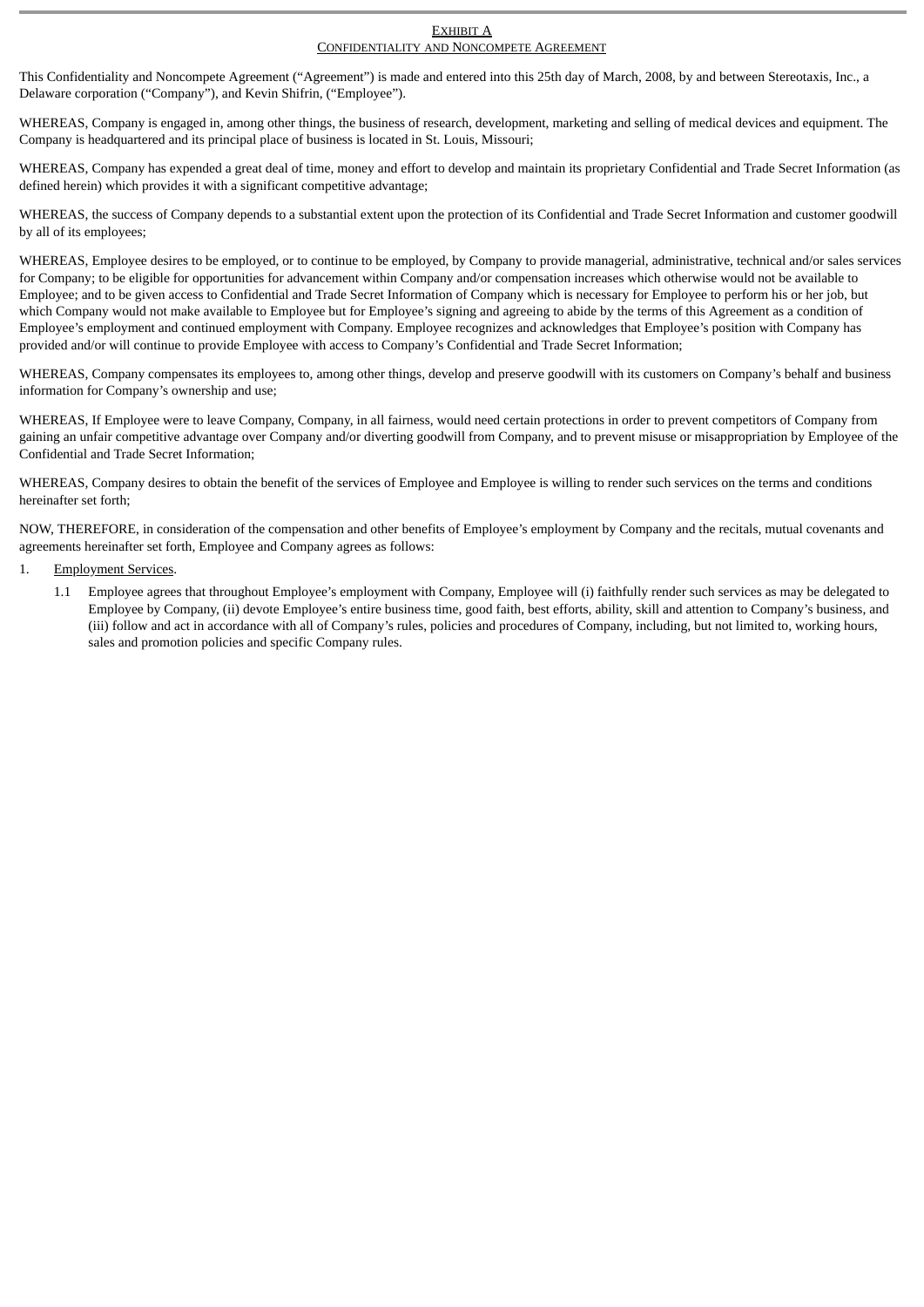1.2 "Company" means Stereotaxis, Inc. or one of its subsidiaries; whichever is Employee's employer. The "Subsidiary" means any corporation, joint venture or other business organization in which Stereotaxis, Inc. now or hereafter, directly or indirectly, owns or controls more than fifty percent (50%) interest.

## 2. Confidential and Trade Secret Information.

- 2.1 Employee agrees to keep secret and confidential, and not to use or disclose to any third parties, except as directly required for Employee to perform Employee's employment responsibilities for Company, any of Company's proprietary Confidential and Trade Secret Information.
- 2.2 "Confidential and Trade Secret Information" includes any information pertaining to Company's business which is not generally known in the medical devices and medical equipment industry, such as, but not limited to, trade secrets, know-how, processes, designs, products, documentation, quality control and assurance inspection and test data, production schedules, research and development plans and activities, equipment modifications, product formulae and production and recycling records, standard operating procedure and validation records, drawings, apparatus, tools, techniques, software and computer programs and derivative works, inventions (whether patentable or not), improvements, copyrightable material, business and marketing plans, projections, sales data and reports, confidential evaluations, the confidential use, nonuse and compilation by the Company of technical or business information in the public domain, margins, customers, customer requirements, costs, profitability, sales and marketing strategies, pricing policies, operational methods, strategic plans, training materials, internal financial information, operating and financial data and projections, distribution or sales methods, prices charged by or to Company, inventory lists, sources of supplies, supply lists, lists of current or past employees, mailing lists and information concerning relationships between Company and its employees or customers.
- 2.3 During Employee's employment, Employee will not copy, reproduce or otherwise duplicate, record, abstract, summarize or otherwise use, any papers, records, reports, studies, computer printouts, equipment, tools or other property owned by the Company, except as expressly permitted or required for the proper performance of his or her duties on behalf of the Company.

## 3. Post-Termination Restrictions.

Employee recognizes that (i) Company has spent substantial money, time and effort over the years in and in developing its Confidential and Trade Secret Information; (ii) Company pays its employees to, among other things, develop and preserve business information, customer goodwill, customer loyalty and customer contacts for and on behalf of Company; and (iii) Company is hereby agreeing to employ and pay Employee based upon Employee's assurances and promises contained herein not to put himself or herself in a position following Employee's employment with Company in which the confidentiality of Company's information might somehow be compromised. Accordingly, Employee agrees that during Employee's employment with Company, and for a period of two years thereafter, regardless of how Employee's termination occurs and regardless of whether it is with or without cause, Employee will not, directly or indirectly (whether as owner, partner, consultant, employee or otherwise):

3.1 engage in, assist or have an interest in, enter the employment of, or act as an agent, advisor or consultant for, any person or entity which is engaged, or will be engaged, in the development, manufacture, supplying or sale of a product, process, apparatus, service or development which is competitive with a product, process, apparatus, service or development on which Employee worked or with respect to which Employee has or had access to Confidential or Trade Secret Information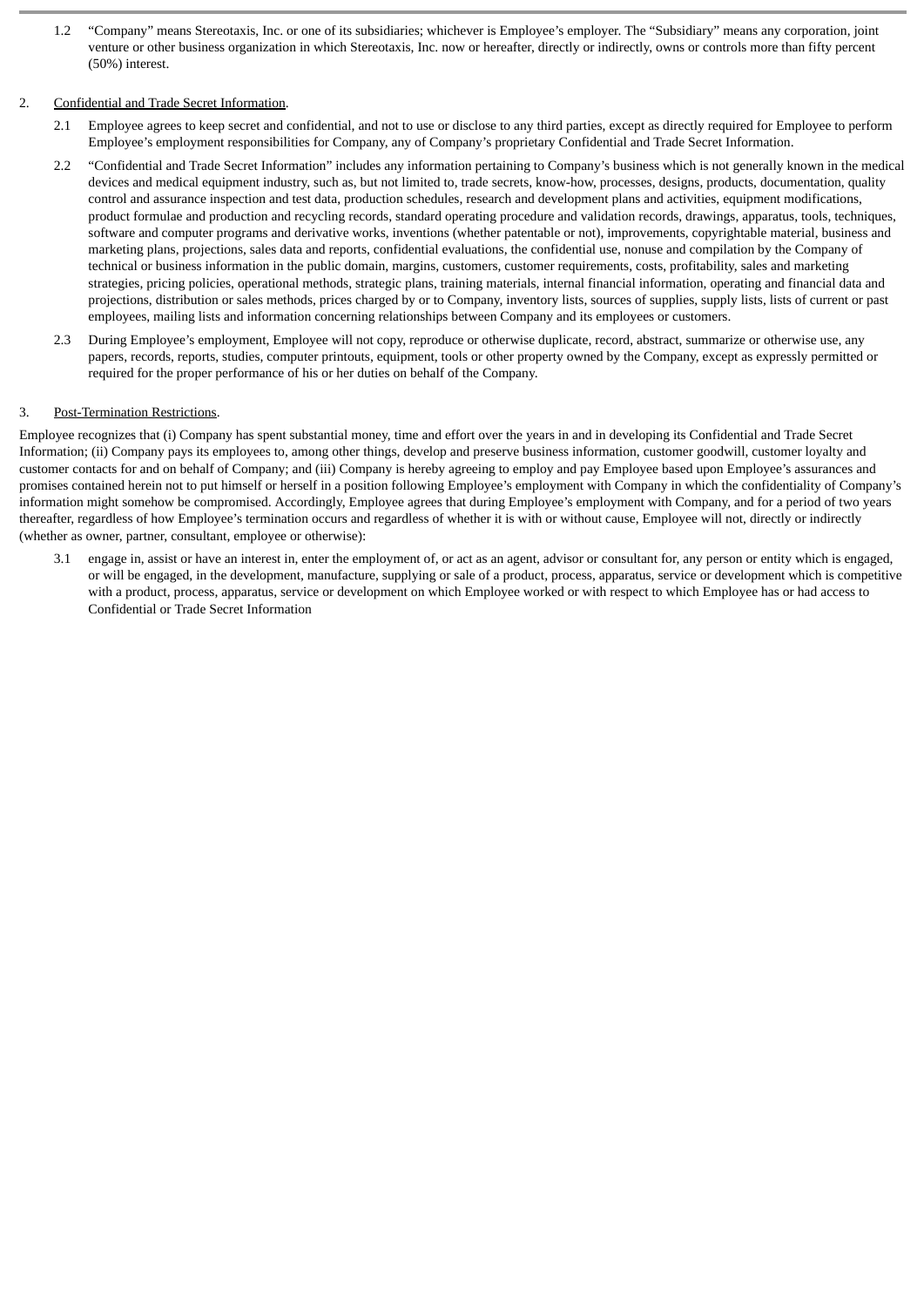while at Company ("Competitive Work"), and which Employee seeks to serve in any market which was being served by Employee at the time of Employee's termination or was served at any time during Employee's last six (6) months of employment by Company.

- 3.2 solicit, call on or in any manner cause or attempt to cause, or provide any Competitive Work to any customer or active prospective customer of the Company with whom Employee dealt, or on whose account he or she worked for which Employee was responsible, or with respect to which Employee was provided or had access to Confidential and Trade Secret Information to divert, terminate, limit, modify or fail to enter into any existing or potential relationship with Company; and
- 3.3 induce or attempt to induce any Employee, consultant or advisor of Company to accept employment or an affiliation involving Competitive Work.

## 4. Acknowledgment Regarding Restrictions.

Employee recognizes and agrees that the restraints contained in Section 3 are reasonable and enforceable in view of Company's legitimate interests in protecting its Confidential and Trade Secret Information and customer goodwill. Employee understands that the post-employment restrictions contained herein will preclude, for a time, Employee's employment with competitors of Company in the medical device and medical equipment industry. Employee understands that the restrictions of Section 3 are not limited geographically in view of Company's nationwide operations and the Confidential and Trade Secret Information and customers to which Employee had access.

## 5. Inventions.

- 5.1 Any and all ideas, inventions, discoveries, patents, patent applications, continuation-in-part patent applications, divisional patent applications, technology, copyrights, derivative works, trademarks, service marks, improvements, trade secrets and the like, which are developed, conceived, created, discovered, learned, produced and/or otherwise generated by Employee, whether individually or otherwise, during the time that Employee is employed by Company, whether or not during working hours, that relate to (i) current and anticipated businesses and/or activities of Company, (ii) Company's current and anticipated research or development, or (iii) any work performed by Employee for Company, shall be the sole and exclusive property of Company, and Company shall own any and all right, title and interest to such. Employee assigns and agrees to assign to Company any and all right, title and interest in and to any such ideas, inventions, discoveries, patents, patent applications, continuation-in-part patent applications, divisional patent applications, technology, copyrights, derivative works, trademarks, service marks, improvements, trade secrets and the like, whenever requested to do so by Company, at Company's expense, and Employee agrees to execute any and all applications, assignments or other instruments which Company deems desirable or necessary to protect such interests.
- 5.2 Paragraph 5.1 shall not apply to any invention for which no equipment, supplies, facilities or Confidential and Trade Secret Information of Company was used and which was developed entirely on Employee's own time, unless (i) the invention relates to Company's business or to Company's actual or demonstrably-anticipated research or development, or (ii) the invention results from any work performed by Employee for Company.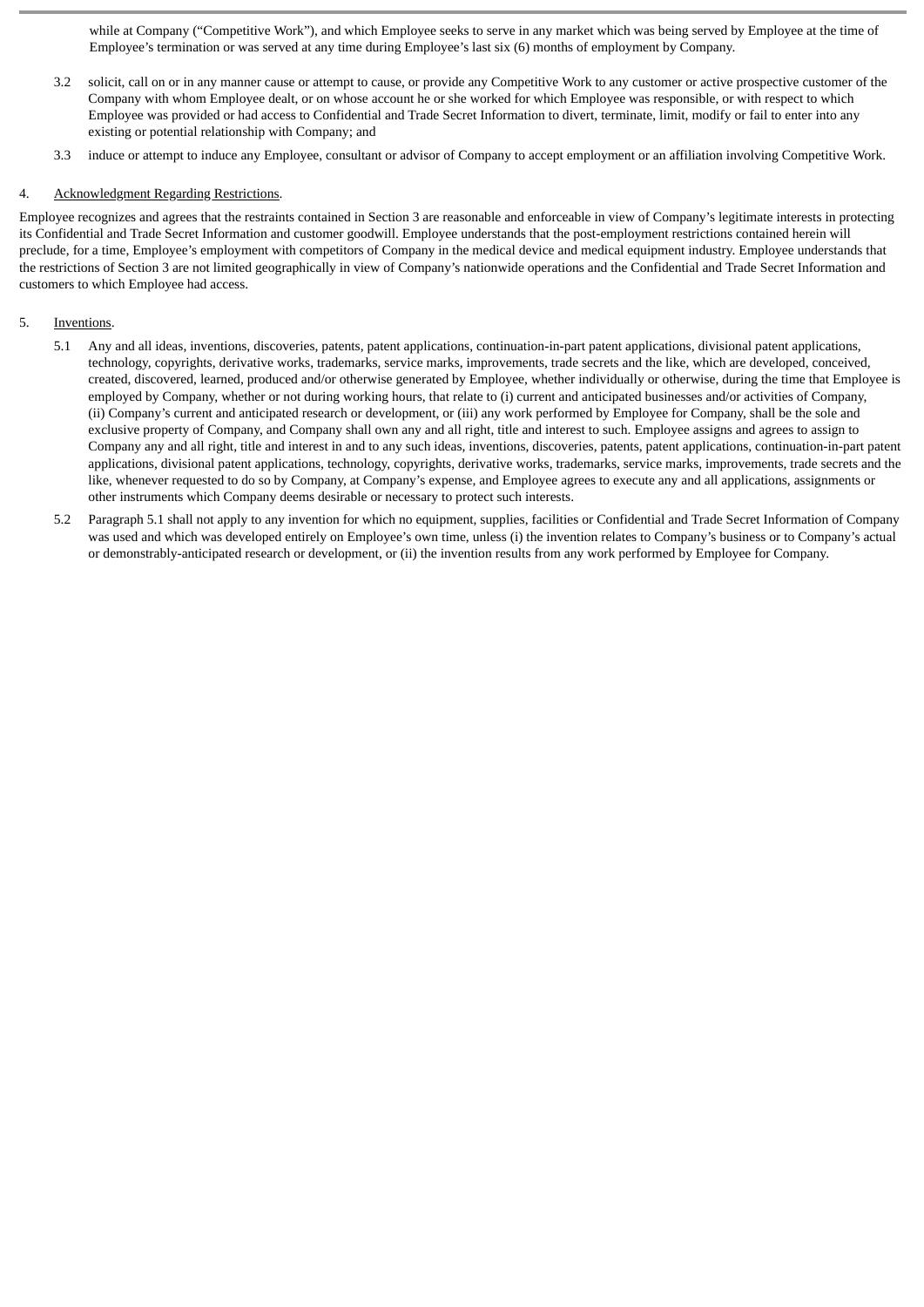## 6. Company Property.

Employee acknowledges that any and all notes, records, sketches, computer diskettes, training materials and other documents relating to the Company obtained by or provided to Employee, or otherwise made, produced or compiled during the course of Employee's employment with Company regardless of the type of medium in which they are preserved, are the sole and exclusive property of Company and shall be surrendered to Company upon Employee's termination of employment and on demand at any time by Company.

## 7. Non-Waiver of Rights.

Company's failure to enforce at any time any of the provisions of this Agreement or to require at any time performance by Employee of any of the provisions hereof shall in no way be construed to be a waiver of such provisions or to affect either the validity of this Agreement, or any part hereof, or the right of Company thereafter to enforce each and every provision in accordance with the terms of this Agreement.

## 8. Company's Right to Injunctive Relief.

In the event of a breach or threatened breach of any of Employee's duties and obligations under the terms and provisions of Sections 2, 3, 5, or 6 hereof, Company shall be entitled, in addition to any other legal or equitable remedies it may have in connection therewith (including any right to damages that may suffer), to temporary, preliminary and permanent injunctive relief restraining such breach or threatened breach. Employee hereby expressly acknowledges that the harm which might result to Company's business as a result of any noncompliance by Employee with any of the provisions of Sections 2, 3 or 5 would be largely irreparable. Employee specifically agrees that if there is a question as to the enforceability of any of the provisions of Sections 2, 3 or 5 hereof, Employee will not engage in any conduct inconsistent with or contrary to such Sections until after the question has been resolved by a final judgement of a court of competent jurisdiction.

## 9. Invalidity of Provisions.

If any provision of this Agreement is adjudicated to be invalid or unenforceable under applicable law in any jurisdiction, the validity or enforceability of the remaining provisions thereof shall be unaffected as to such jurisdiction and such adjudication shall not affect the validity or enforceability of such provisions in any other jurisdiction. To the extent that any provision of this Agreement is adjudicated to be invalid or unenforceable because it is overbroad, that provision shall not be void, but rather shall be limited only to the extent required by applicable law and enforced as to limited. The parties expressly acknowledge and agree that this Section is reasonable in view of the parties' respective interests.

## 10. Employee Representations.

Employee represents that the execution and delivery of the Agreement and Employee's employment with Company do not violate any previous employment agreement or other contractual obligation of Employee.

## 11. Company's Right to Recover Costs and Fees.

Employee agrees that if Employee breaches or threatens to breach this Agreement, Employee shall be liable for any attorneys' fees and costs incurred by the Company in enforcing its rights under this Agreement in the event that a court determines that Employee has breached this Agreement or if the Company obtains injunctive relief against the Employee and is successful on the merits of its claim against employee.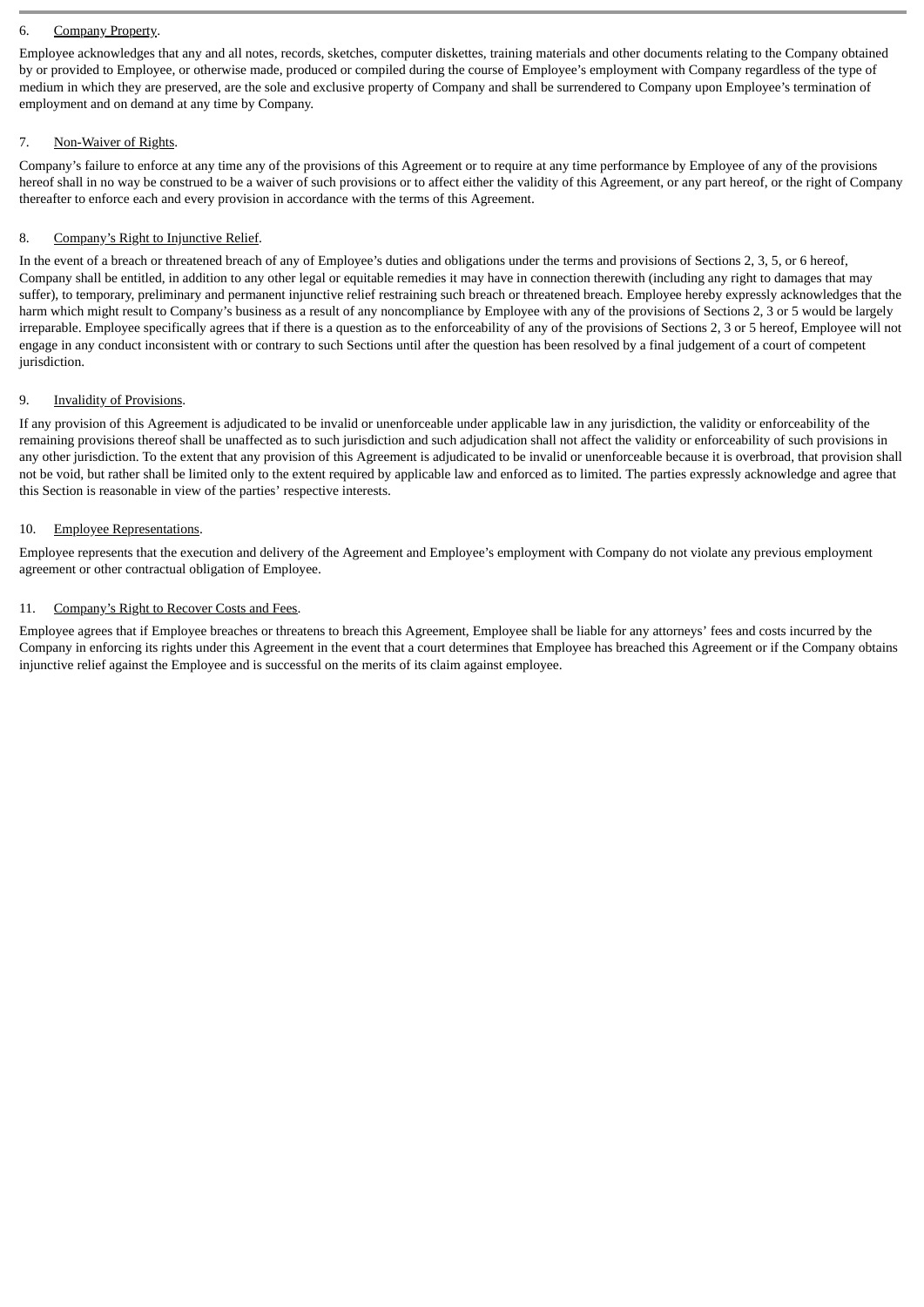## 12. Employment at Will.

Employee acknowledges that employee is, and at all times will be, an employee-at-will of Company and nothing contained herein shall be construed to alter or affect such employee-at-will status.

## 13. Exit Interview.

To ensure a clear understanding of this Agreement, Employee agrees, at the time of termination of Employee's employment, to engage in an exit interview with Company at a time and place designated by Company and at Company's expense. Employee understands and agrees that during said exit interview, Employee may be required to confirm that Employee will comply with Employee's obligations under Sections 2, 3 and 5 of this Agreement. Company may elect, at its option, to conduct the exit interview by telephone.

## 14. Amendments.

No modification, amendment or waiver of any of the provisions of this Agreement shall be effective unless in writing specifically referring hereto, and signed by the parties hereto. This Agreement supersedes all prior agreements and understandings between Employee and Company to the extent that any such agreements or understandings conflict with the terms of this Agreement.

## 15. Assignments.

This Agreement shall be freely assignable by Company to, and shall inure to the benefit of, and be binding upon, Company, its successors and assigns and/or any other entity which shall succeed to the business presently being conducted by Company. Being a contract for personal services, neither this Agreement nor any rights hereunder shall be assigned by Employee.

## 16. Choice of Forum and Governing Law.

In light of Company's substantial contacts with the State of Missouri, the parties' interests in ensuring that disputes regarding the interpretation, validity and enforceability of this Agreement are resolved on a uniform basis, and Company's execution of, and the making of this Agreement in Missouri, the parties agree that: (i) any litigation involving any noncompliance with or breach of the Agreement, or regarding the interpretation, validity and/or enforceability of the Agreement, shall be filed and conducted exclusively in the state or federal courts in St. Louis County, Missouri; and (ii) the Agreement shall be interpreted in accordance with and governed by the laws of the State of Missouri, with regard for any conflict of law principles.

## 17. Headings.

Section headings are provided in this Agreement for convenience only and shall not be deemed to substantively alter the content of such sections.

PLEASE NOTE: BY SIGNING THIS AGREEMENT, EMPLOYEE IS HEREBY CERTIFYING THAT EMPLOYEE (A) HAS RECEIVED A COPY OF THIS AGREEMENT FOR REVIEW AND STUDY BEFORE EXECUTING IT; (B) HAS READ THIS AGREEMENT CAREFULLY BEFORE SIGNING IT; (C) HAS HAD SUFFICIENT OPPORTUNITY BEFORE SIGNING THE AGREEMENT TO ASK ANY QUESTIONS EMPLOYEE HAS ABOUT THE AGREEMENT AND HAS RECEIVED SATISFACTORY ANSWERS TO ALL SUCH QUESTIONS; AND (D) UNDERSTANDS EMPLOYEE'S RIGHTS AND OBLIGATIONS UNDER THE AGREEMENT.

IN WITNESS WHEREOF, the parties hereof have caused this Agreement to be executed as of the day and year first above written.

Employee Stereotaxis, Inc.

/s/ Kevin Shifrin /s/ Sarah Kamp

Kevin Shifrin **Sarah Kamp, Human Resources** Sarah Kamp, Human Resources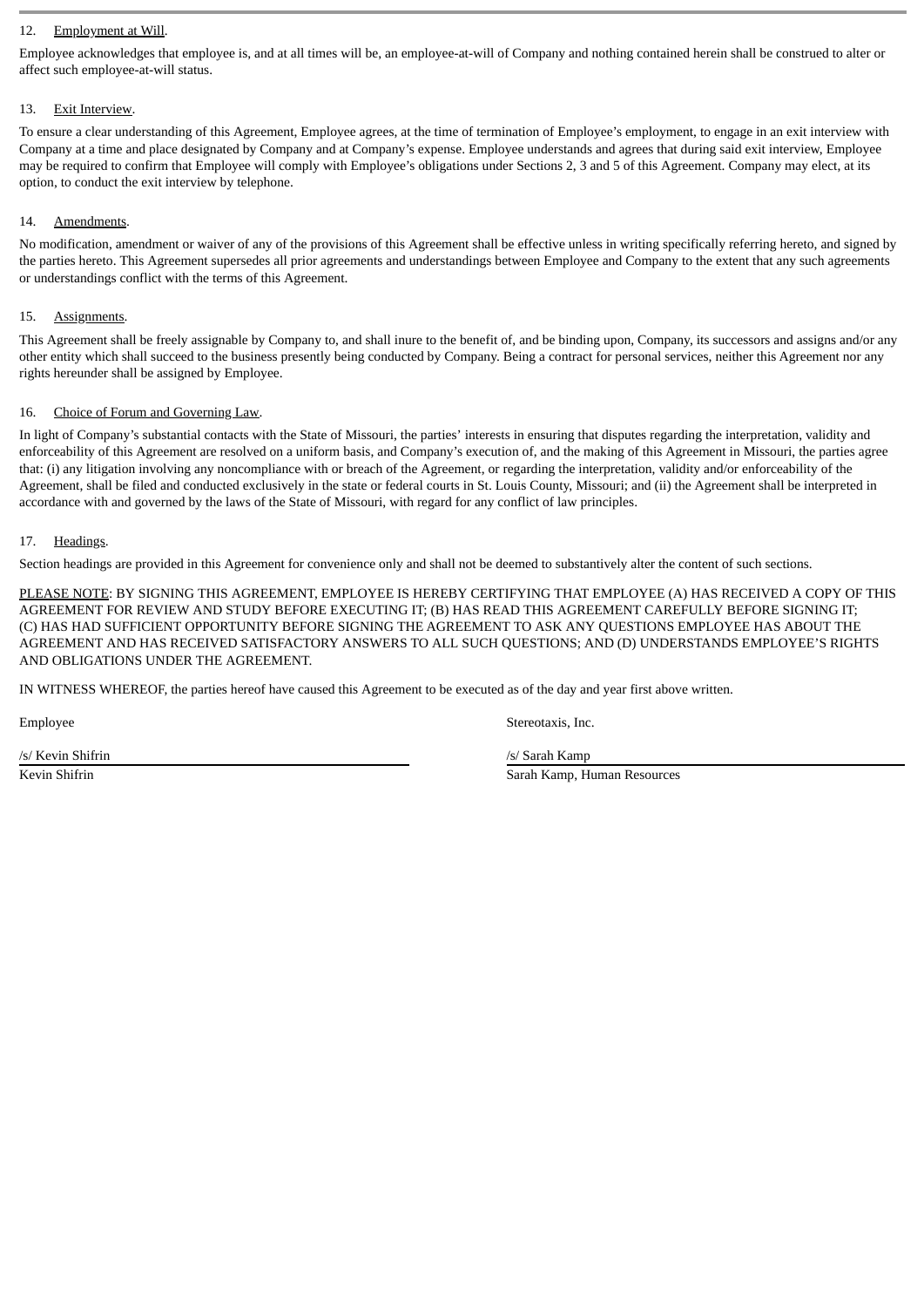## Certification of Principal Executive Officer

#### I, Bevil J. Hogg, certify that:

- 1. I have reviewed this quarterly report on Form 10-Q of Stereotaxis, Inc.;
- 2. Based on my knowledge, this report does not contain any untrue statement of a material fact or omit to state a material fact necessary to make the statements made, in light of the circumstances under which such statements were made, not misleading with respect to the period covered by this report;
- 3. Based on my knowledge, the financial statements, and other financial information included in this report, fairly present in all material respects the financial condition, results of operations and cash flows of the registrant as of, and for, the periods presented in this report;
- 4. The registrant's other certifying officer and I are responsible for establishing and maintaining disclosure controls and procedures (as defined in Exchange Act Rules 13a-15(e) and 15d-15(e)) and internal control over financial reporting (as defined in Exchange Act Rules 13a – 15(f and 15d – 15(f)) for the registrant and have:

(a) Designed such disclosure controls and procedures, or caused such disclosure controls and procedures to be designed under our supervision, to ensure that material information relating to the registrant, including its consolidated subsidiaries, is made known to us by others within those entities, particularly during the period in which this report is being prepared;

(b) Designed such internal control over financial reporting, or caused such internal control over financial reporting to be designed under our supervision, to provide reasonable assurance regarding the reliability of financial reporting and the preparation of financial statements for external purposes in accordance with generally accepted accounting principles;

(c) Evaluated the effectiveness of the registrant's disclosure controls and procedures and presented in this report our conclusions about the effectiveness of the disclosure controls and procedures, as of the end of the period covered by this report based on such evaluation; and

(d) Disclosed in this report any change in the registrant's internal control over financial reporting that occurred during the registrant's most recent fiscal quarter that has materially affected, or is reasonably likely to materially affect, the registrant's internal control over financial reporting; and

5. The registrant's other certifying officer and I have disclosed, based on our most recent evaluation of internal control over financial reporting, to the registrant's auditors and the audit committee of the registrant's board of directors (or persons performing the equivalent functions):

(a) All significant deficiencies and material weaknesses in the design or operation of internal control over financial reporting which are reasonably likely to adversely affect the registrant's ability to record, process, summarize and report financial information; and

(b) Any fraud, whether or not material, that involves management or other employees who have a significant role in the registrant's internal control over financial reporting.

Date: May 9, 2008 /s/ BEVIL J. HOGG

Bevil J. Hogg Chief Executive Officer Stereotaxis, Inc. (Principal Executive Officer)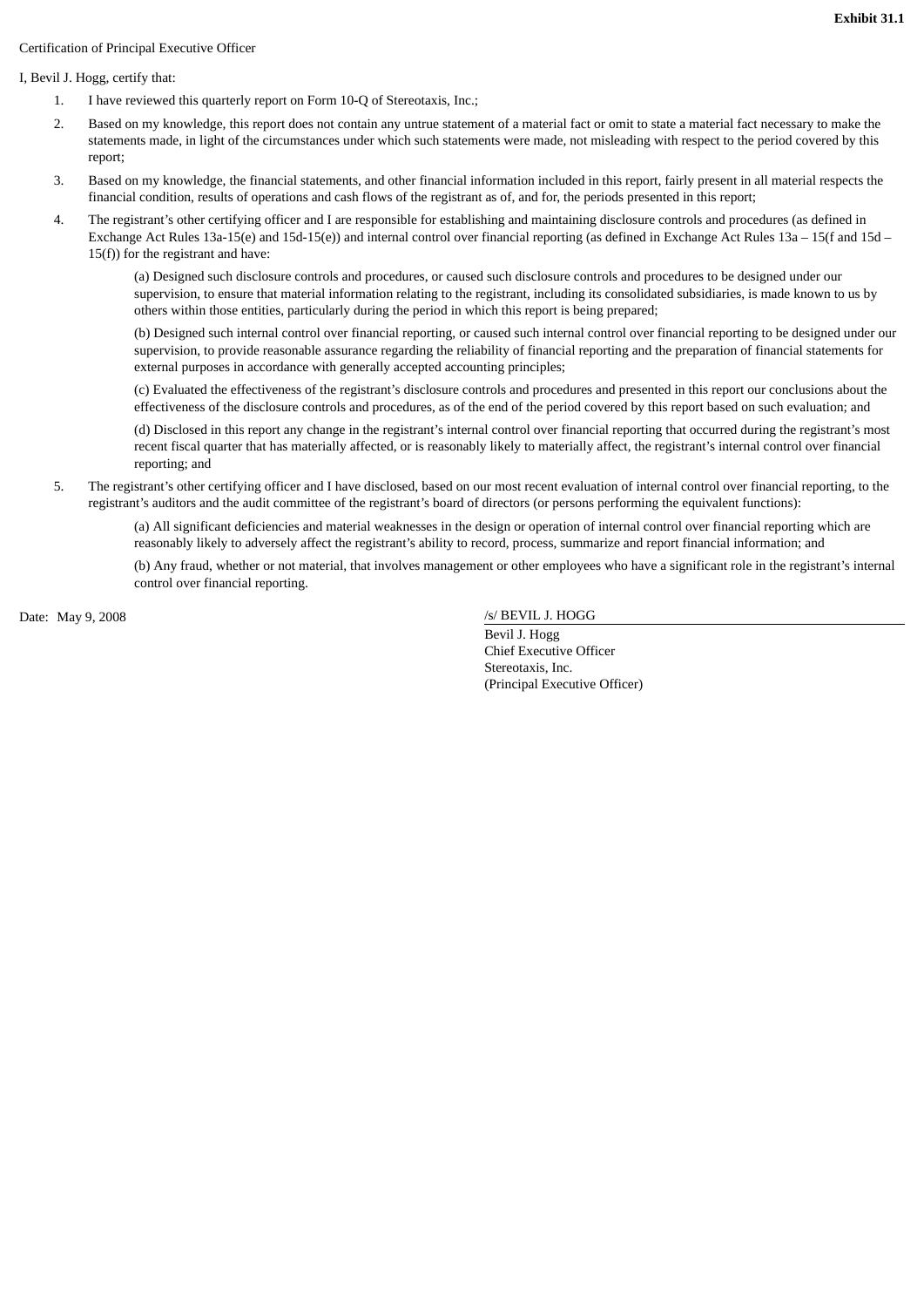## Certification of Principal Financial Officer

#### I, James M. Stolze, certify that:

- 1. I have reviewed this quarterly report on Form 10-Q of Stereotaxis, Inc.;
- 2. Based on my knowledge, this report does not contain any untrue statement of a material fact or omit to state a material fact necessary to make the statements made, in light of the circumstances under which such statements were made, not misleading with respect to the period covered by this report;
- 3. Based on my knowledge, the financial statements, and other financial information included in this report, fairly present in all material respects the financial condition, results of operations and cash flows of the registrant as of, and for, the periods presented in this report;
- 4. The registrant's other certifying officer and I are responsible for establishing and maintaining disclosure controls and procedures (as defined in Exchange Act Rules 13a-15(e) and 15d-15(e)) and internal control over financial reporting (as defined in Exchange Act Rules 13a – 15(f and 15d – 15(f)) for the registrant and have:

(a) Designed such disclosure controls and procedures, or caused such disclosure controls and procedures to be designed under our supervision, to ensure that material information relating to the registrant, including its consolidated subsidiaries, is made known to us by others within those entities, particularly during the period in which this report is being prepared;

(b) Designed such internal control over financial reporting, or caused such internal control over financial reporting to be designed under our supervision, to provide reasonable assurance regarding the reliability of financial reporting and the preparation of financial statements for external purposes in accordance with generally accepted accounting principles;

(c) Evaluated the effectiveness of the registrant's disclosure controls and procedures and presented in this report our conclusions about the effectiveness of the disclosure controls and procedures, as of the end of the period covered by this report based on such evaluation; and

(d) Disclosed in this report any change in the registrant's internal control over financial reporting that occurred during the registrant's most recent fiscal quarter that has materially affected, or is reasonably likely to materially affect, the registrant's internal control over financial reporting.; and

5. The registrant's other certifying officer and I have disclosed, based on our most recent evaluation of internal control over financial reporting, to the registrant's auditors and the audit committee of the registrant's board of directors (or persons performing the equivalent functions):

(a) All significant deficiencies and material weaknesses in the design or operation of internal control over financial reporting which are reasonably likely to adversely affect the registrant's ability to record, process, summarize and report financial information; and

(b) Any fraud, whether or not material, that involves management or other employees who have a significant role in the registrant's internal control over financial reporting.

## Date: May 9, 2008 /s/ JAMES M. STOLZE

James M. Stolze Vice President and Chief Financial Officer Stereotaxis, Inc. (Principal Financial Officer)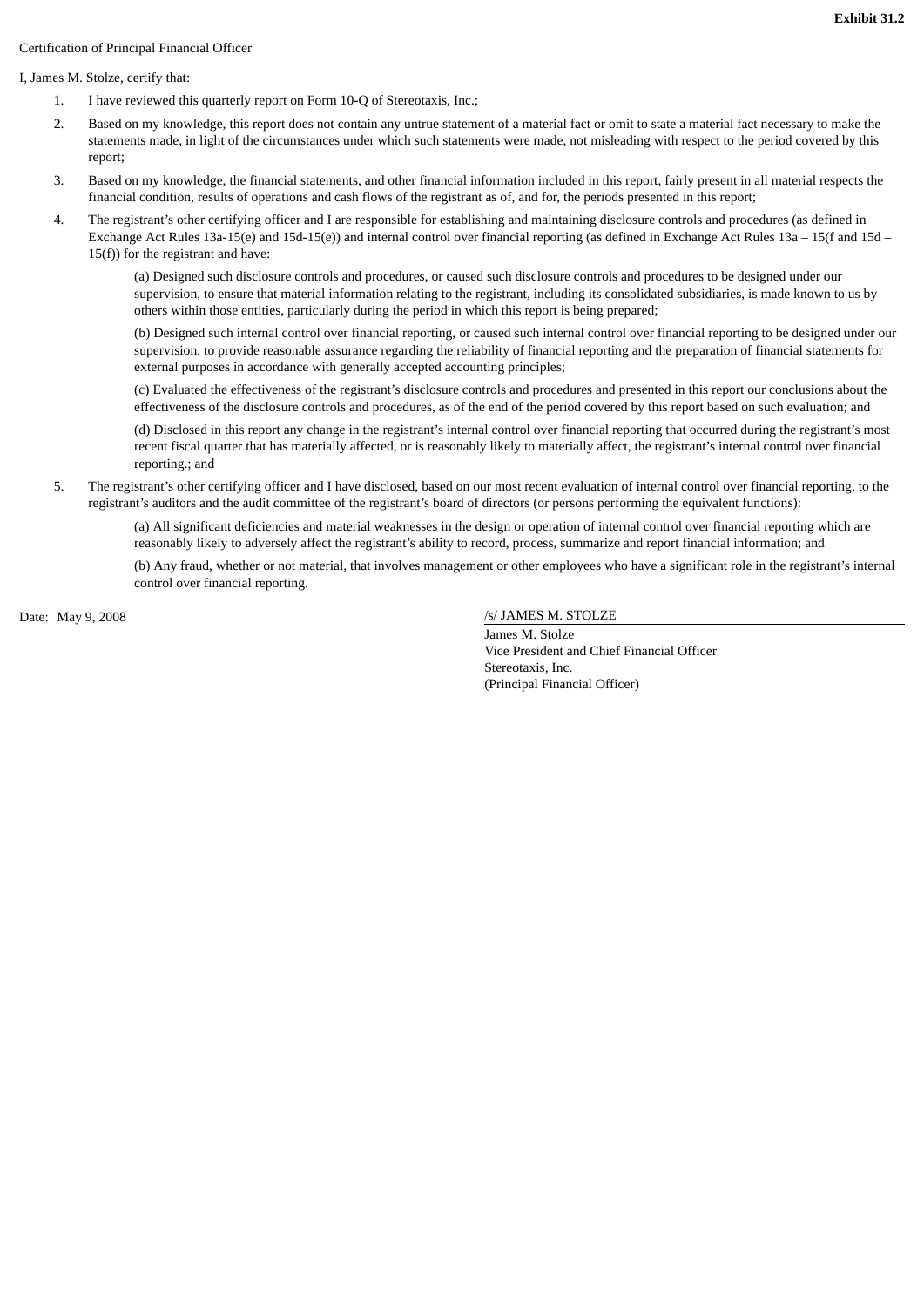## **CERTIFICATION PURSUANT TO 18 U.S.C. SECTION 1350, AS ADOPTED PURSUANT TO SECTION 906 OF THE SARBANES-OXLEY ACT OF 2002**

In connection with the quarterly report of Stereotaxis, Inc. (the "Company") on Form 10-Q for the period ended March 31, 2008 as filed with the Securities and Exchange Commission on the date hereof (the "Report"), I, Bevil J. Hogg, Chief Executive Officer of the Company, certify, pursuant to Rule 13a-14(b) and Section 1350 of Chapter 63 of Title 18 of the United States Code, as adopted pursuant to Section 906 of the Sarbanes-Oxley Act of 2002, that:

(1) The Report fully complies with the requirements of Section 13(a) or 15(d) of the Securities Exchange Act of 1934; and

(2) The information contained in the Report fairly presents, in all material respects, the financial condition and results of operations of the Company.

Date: May 9, 2008 /s/ BEVIL J. HOGG

Bevil J. Hogg Chief Executive Officer Stereotaxis, Inc.